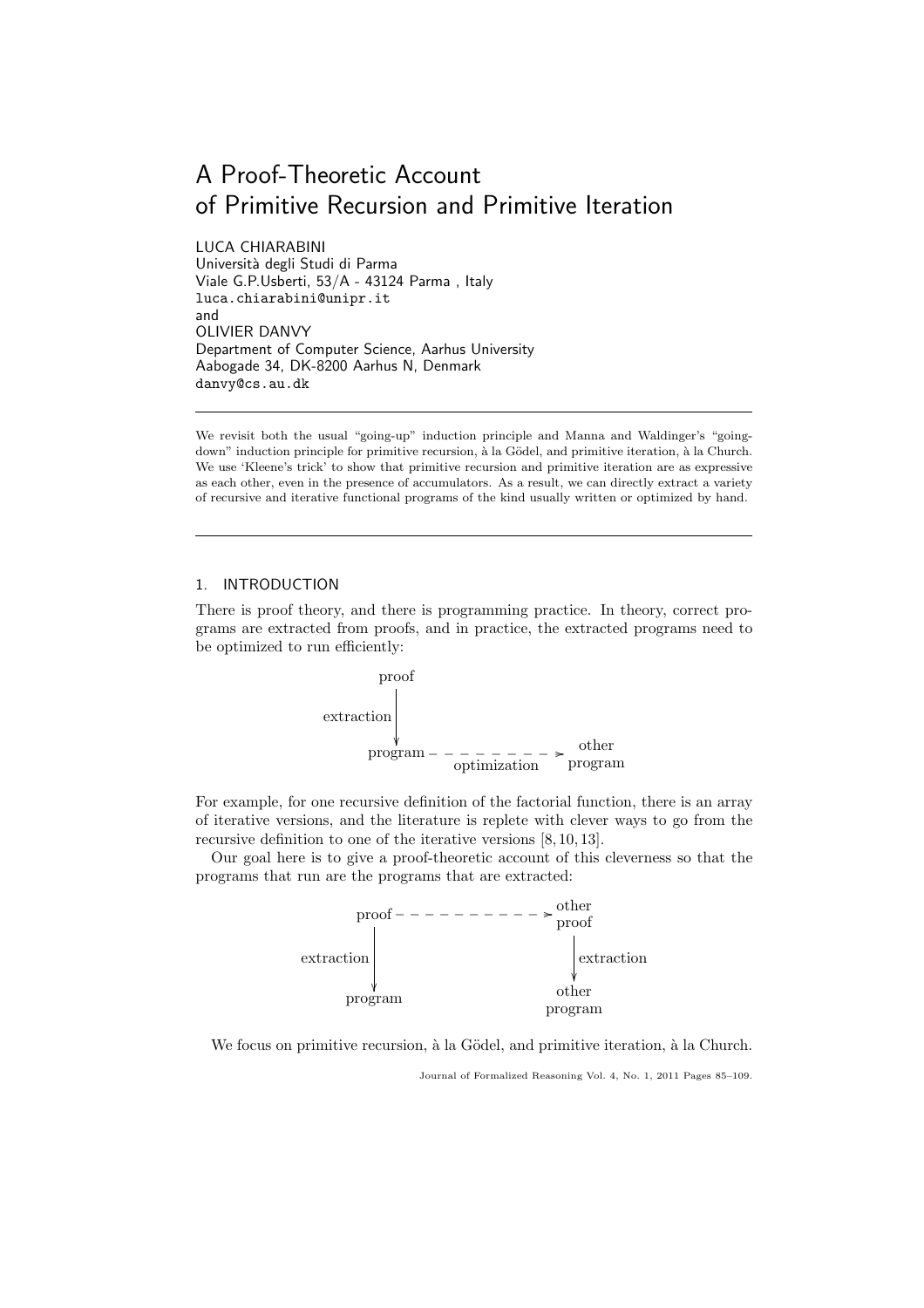| <b>RECURSION OVER N</b>                                                           | RECURSION OVER $\mathbf{L}(\rho)$                                                                                                                                                                                                                                                                                                                              |
|-----------------------------------------------------------------------------------|----------------------------------------------------------------------------------------------------------------------------------------------------------------------------------------------------------------------------------------------------------------------------------------------------------------------------------------------------------------|
|                                                                                   | $\mathcal{R}^{\sigma}_{\mathbf{N}}:\sigma\rightarrow (\mathbf{N}\rightarrow \sigma\rightarrow \sigma)\rightarrow \mathbf{N}\rightarrow \sigma\quad \mathcal{R}^{\sigma_2}_{\mathbf{L}(\sigma_1)}:\ \sigma_2\rightarrow (\sigma_1\rightarrow \mathbf{L}(\sigma_1)\rightarrow \sigma_2\rightarrow \sigma_2)\rightarrow \mathbf{L}(\sigma_1)\rightarrow \sigma_2$ |
| $\mathcal{R}_{\mathbf{N}}^{\sigma} b f 0 \longmapsto b$                           | $\mathcal{R}_{\mathbf{L}(\sigma_2)}^{\sigma_1} b f$ nil $\longmapsto b$                                                                                                                                                                                                                                                                                        |
|                                                                                   | $\mathcal{R}_{\mathbf{N}}^{\sigma} b f$ (Succ n) $\longmapsto f n (\mathcal{R}_{\mathbf{N}}^{\sigma} b f n)$ $\mathcal{R}_{\mathbf{L}(\rho)}^{\sigma} b f (a::l) \longmapsto f a (\mathcal{R}_{\mathbf{L}(\rho)}^{\sigma} b f l)$                                                                                                                              |
| <b>RECURSION OVER B</b>                                                           | <b>PROJECTIONS</b><br>APPLICATION                                                                                                                                                                                                                                                                                                                              |
| $\mathcal{R}_{\mathbf{B}}^{\sigma} : \sigma \to \sigma \to \mathbf{B} \to \sigma$ | $(\lambda x. r)s \longrightarrow r[x := s]$<br>$\pi_0(r,s) \longrightarrow r$                                                                                                                                                                                                                                                                                  |
| $(\mathcal{R}_{\mathbf{B}}^{\sigma} r s)$ tt $\longmapsto r$                      | $\pi_1(r,s) \longrightarrow s$                                                                                                                                                                                                                                                                                                                                 |
| $(\mathcal{R}_{\mathbf{B}}^{\sigma} r s)$ ff $\longmapsto s$                      |                                                                                                                                                                                                                                                                                                                                                                |

Fig. 1. Conversion rules for Gödel's System T

*Overview.* We first make a short excursus about extracting programs from proofs  $(Section 2)$  with MINLOG,<sup>1</sup> the proof assistant we used to develop all the proofs presented through the paper. We then review primitive up/down recursion and iteration (Section 3) and we study their expressive power (Section 4). Next, we turn to their accumulator-based counterparts (Section 5). Our running example, in Section 3, Section 4, and Section 5, is the factorial function. In Section 6, we extract three iterative versions of this function with an accumulator.

## 2. MODIFIED REALIZABILITY FOR FIRST-ORDER MINIMAL LOGIC

## 2.1 Gödel's System T

Types are built from base types and from compound types. Base types are natural numbers  $(N)$  and booleans  $(B)$ . Compound types are lists with elements of some type  $(L(\sigma))$ , functions  $(\rightarrow)$ , and pairs  $(\times)$ . The *terms* of Gödel's System T [4] are the terms of the simply typed  $\lambda$ -calculus with pairs, projections, and constants (constructors and recursive operators over natural numbers, booleans, and lists):

$$
Type \ni \sigma, \sigma_1, \sigma_2 ::= \mathbf{N} \mid \mathbf{B} \mid \mathbf{L}(\sigma) \mid \sigma_1 \to \sigma_2 \mid \sigma_1 \times \sigma_2
$$
  
\n
$$
Const \ni c ::= 0 \mid Succ \mid tt \mid ff \mid nil \mid cons \mid \mathcal{R}_N^{\sigma} \mid \mathcal{R}_B^{\sigma} \mid \mathcal{R}_{\mathbf{L}(\sigma_1)}^{\sigma_2}
$$
  
\n
$$
Terms \ni t, t_0, t_1, t_2 ::= c \mid x^{\sigma} \mid (\lambda x^{\sigma_1} \cdot t^{\sigma_2})^{\sigma_1 \to \sigma_2} \mid (t_0^{\sigma_1 \to \sigma_2} \cdot t_1^{\sigma_1})^{\sigma_2} \mid (t_1^{\sigma_1 \to \sigma_2} \cdot t_1^{\sigma_1})^{\sigma_2}
$$
  
\n
$$
(t_1^{\sigma_1} \cdot t_2^{\sigma_2})^{\sigma_1 \times \sigma_2} \mid (\pi_1 t^{\sigma_1 \times \sigma_2})^{\sigma_1} \mid (\pi_2 t^{\sigma_1 \times \sigma_2})^{\sigma_2}
$$

As an abbreviation,  $t_0 :: \cdots :: t_n :: \text{nil }$  represents a list with  $n + 1$  elements.

We equip this calculus with the usual conversion rules for the recursive operators, applications and projections (Figure 1).

#### 2.2 Heyting Arithmetic

We define Heyting Arithmetic  $HA^{\omega}$  [10, Page 240] for our language based on Gödel's System T, which is finitely typed. We define *negation*  $\neg \varphi$  by  $\varphi \to \bot$ .

*Formulas*: Atomic formulas  $(P\vec{t}^{\rho})$  (P a predicate symbol,  $\vec{t}$ ,  $\vec{\rho}$  lists of terms and types),  $\varphi \to \psi$ ,  $\forall x^{\rho} \varphi$ ,  $\exists x^{\rho} \varphi$ ,  $\varphi \wedge \psi$ .

 $^{\rm 1}$  <br>http://www.minlog-system.de

Journal of Formalized Reasoning Vol. 4, No. 1, 2011.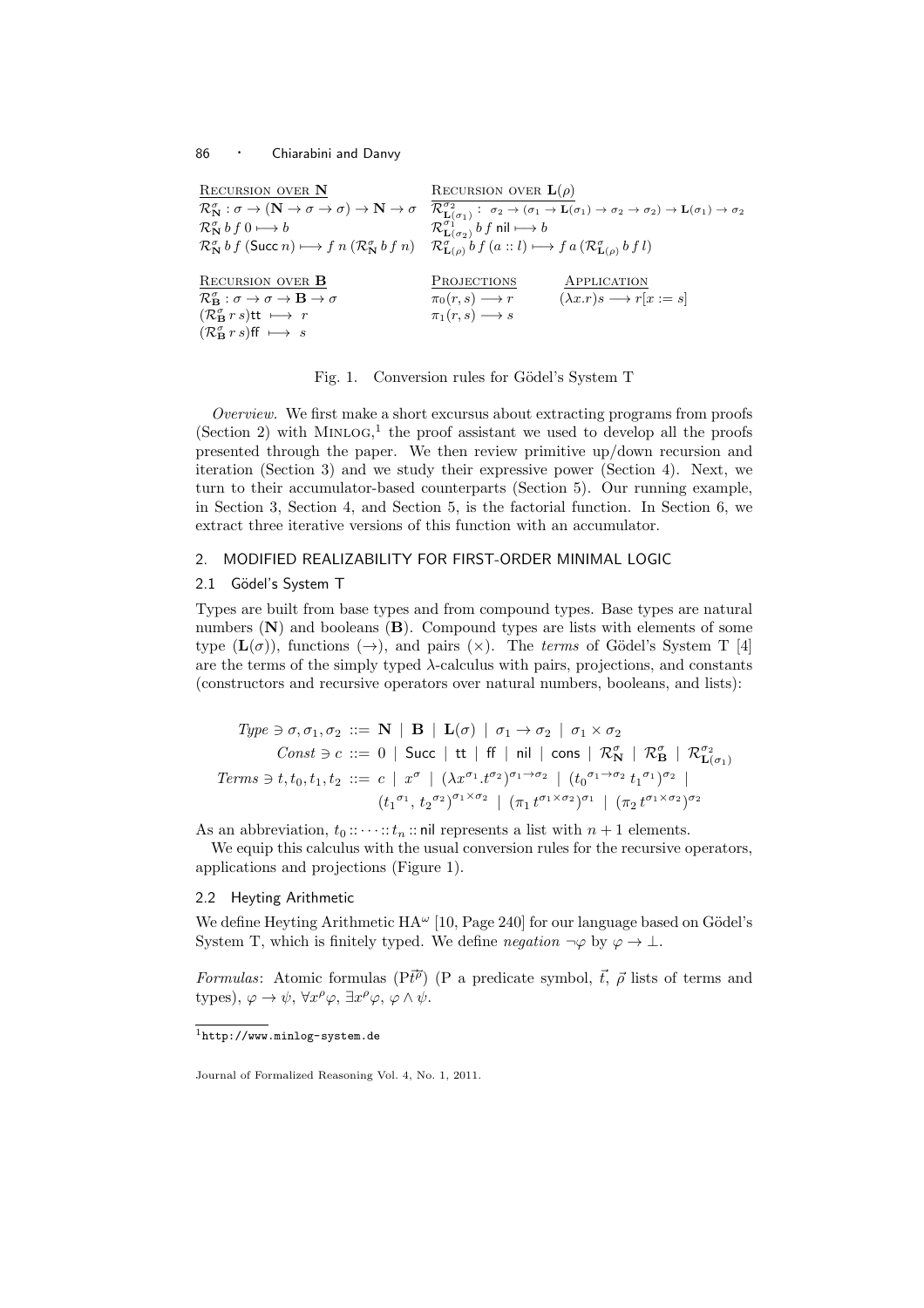| Derivations                                                                                                      | Terms                                                                             | Open assumptions         |
|------------------------------------------------------------------------------------------------------------------|-----------------------------------------------------------------------------------|--------------------------|
| $\frac{\ }{\varphi}$ (ASS)                                                                                       | $u^{\varphi}$                                                                     | $\{u\}$                  |
| N<br> M<br>$\frac{\varphi \qquad \psi}{\varphi \wedge \psi} \; (\wedge^+)$                                       | $(\langle M^{\varphi}, N^{\psi} \rangle^{\varphi \wedge \psi})$                   | $OA(M) \cup OA(N)$       |
| M<br>$\frac{\varphi \wedge \psi}{\varphi}$ ( $\wedge_0^-$ )                                                      | $(M^{\varphi \wedge \psi}0)^{\varphi}$                                            | OA(M)                    |
| M<br>$\frac{\varphi \wedge \psi}{\psi}$ ( $\wedge_1^-$ )                                                         | $(N^{\varphi \wedge \psi} 1)^{\psi}$                                              | OA(N)                    |
| $[u:\varphi]$<br> M<br>$\frac{\psi}{\varphi \to \psi}$ $(\to_u^+)$                                               | $(\lambda u^{\varphi}M^{\psi})^{\varphi\rightarrow\psi}$                          | $OA(M) \backslash \{u\}$ |
| M<br>$\frac{\varphi \to \psi}{\psi}$ $\left(\to^-\right)$                                                        | $(M^{\varphi \to \psi} N^{\varphi})^{\psi}$                                       | $OA(M) \cup OA(N)$       |
| M<br>$\frac{\varphi}{\sqrt{x^{\rho}}\varphi}$ ( $\forall^{+}$ ) with Var. cond.                                  | $(\lambda x^\rho M^\varphi)^{\forall x^\rho\varphi}$                              | OA(M)                    |
| M<br>$\frac{\forall x^{\rho} \varphi(x) \qquad t^{\rho}}{\varphi(t)} \; (\forall^{-})$                           | $(M^{\forall x^{\rho} \varphi(x)} t^{\rho})^{\varphi}$                            | OA(M)                    |
| M<br>with Var. cond.<br>$\frac{\varphi}{\sqrt{\pi c} x^{\rho} \varphi}$ ( $\forall^{nc+}$ ) and $x \notin [M]$   | $(\lambda^{\mathsf{nc}} x^\rho M^\varphi)^{\forall^{\mathsf{nc}} x^\rho \varphi}$ | OA(M)                    |
| M<br>$\frac{\forall^{nc} x^{\rho} \varphi(x)}{\langle x \rangle}$ $t^{\rho}$ ( $\forall^{nc-}$ )<br>$\varphi(t)$ | $(M^{\forall^{\textsf{nc}} x^{\rho} \varphi} t^{\rho})^{\varphi}$                 | OA(M)                    |

"with Var. cond." stands for "provided  $x^{\rho} \notin FV(\varphi)$ , for any  $u^{\varphi} \in OA(M)$ "

Fig. 2. Derivation terms for  $\forall$ ,  $\forall$ <sup>nc</sup>,  $\rightarrow$  and  $\land$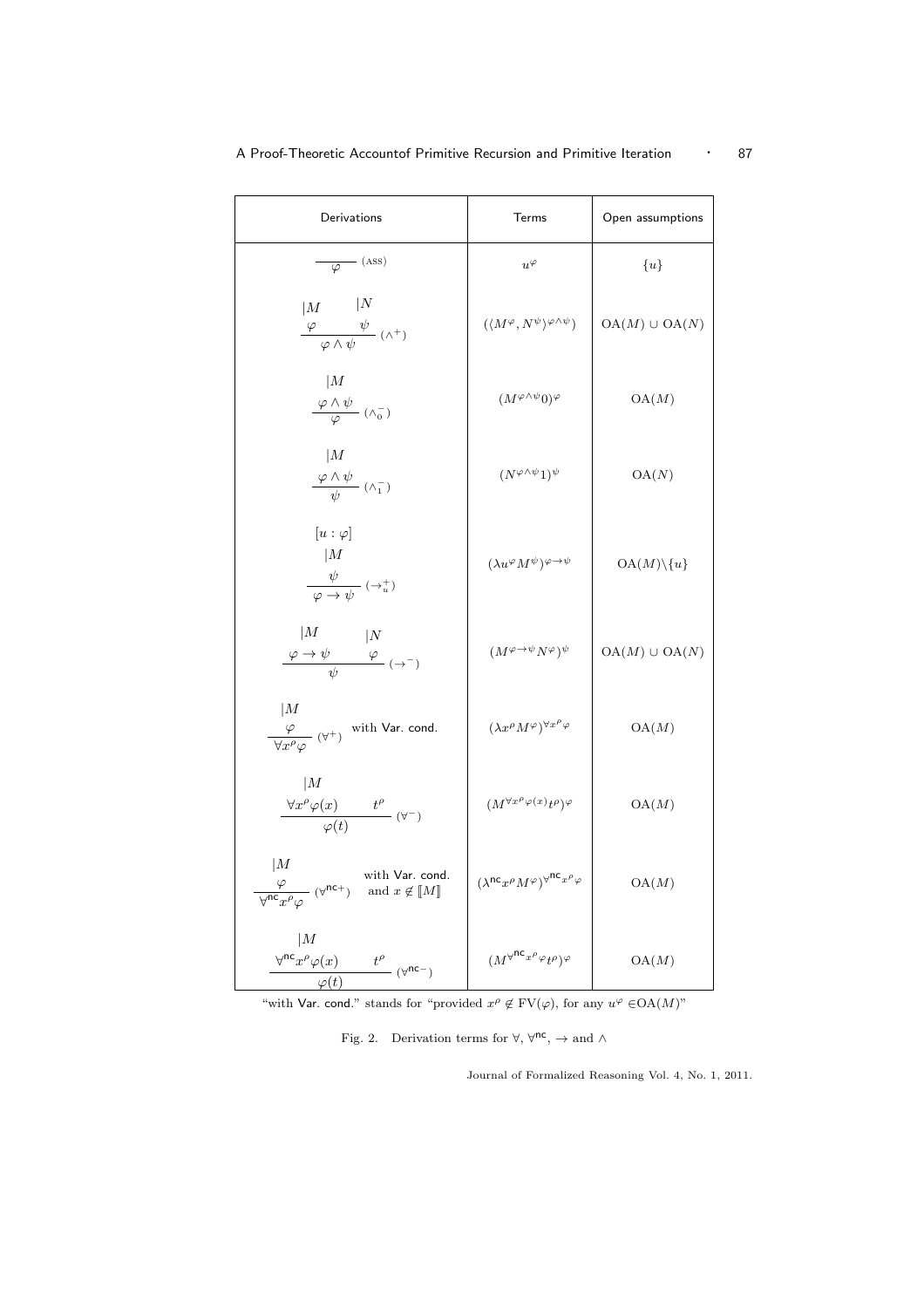*Derivations*: By the Curry-Howard correspondence [10] it is convenient to write derivations as terms: we define  $\lambda$ -terms  $M^{\varphi}$  for natural deduction proofs of formulas  $\varphi$  together with the set  $OA(M)$  of *open assumptions* in M (see Figure 2). Usually we will omit type and formula indices in derivations if they are uniquely determined by the context or if they are not relevant.

We will use two special quantifiers  $\forall^{nc}/\exists^{nc}$  (introduction and elimination rules in Figure 2) to indicate that there should be no computational content [11]. The logical meaning of the universal quantifiers is unchanged. However, we have to observe a special *variable condition* for ∀ nc+: the variable to be abstracted should not be a *computational variable* in the given proof, i.e., the extracted program of this proof should not depend on  $x$ .

We use ∃ and ∨ in our logic, if we allow appropriate axioms as constant derivation terms:

$$
\exists_{x^{\rho},\varphi}^{+} : \forall x^{\rho}(\varphi \to \exists x^{\rho}\varphi)
$$
  

$$
\exists_{x^{\rho},\varphi,\psi}^{-} : \exists x^{\rho}\varphi \to (\forall x^{\rho}\varphi \to \psi) \to \psi \text{ with } x \notin FV(\psi)
$$

We can define ∨ from ∃ via:

$$
\varphi \lor \psi := \exists p^{\mathbf{B}}(p \to \varphi) \land ((p \to \bot) \to \psi)
$$

We use the following axioms to perform proofs by induction over naturals  $(N)$ , booleans (**B**) and lists of elements of type  $\rho$  (**L**( $\rho$ )):

$$
\begin{aligned}\n\text{Ind}_{n,A} \, : \, A[n \mapsto 0] &\rightarrow \forall n(A \rightarrow A[n \mapsto \text{Sn}]) \rightarrow \forall n^{\mathbf{N}}A, \\
\text{Ind}_{p,A} \, : \, A[p \mapsto \text{tt}] &\rightarrow A[p \mapsto \text{ff}] \rightarrow \forall p^{\mathbf{B}}A, \\
\text{Ind}_{l,A} \, : \, A[l \mapsto \text{nil}] &\rightarrow (\forall x, l.A \rightarrow A[l \mapsto x::l]) \rightarrow \forall l^{\mathbf{L}(\alpha)}A\n\end{aligned}
$$

Finally we use the constant derivation term  $(\mathsf{IF}_{\varphi})$ ,

$$
\mathsf{IF}_{\varphi} : \forall p^{\mathbf{B}}(p \to \varphi) \to ((p \to \bot) \to \varphi) \to \varphi
$$

to perform *case distinction* on boolean terms w.r.t. a goal formula ϕ.

#### 2.3 Short Excursus in Program Extraction from Proofs

By definition, existence proofs have computational content: we can exhibit a witness, which thus contributes to the extracted program. Realizability extends this idea to other formulas; it can be seen as an incarnation of the Brouwer-Heyting-Kolmogorov interpretation [12] of proofs.

2.3.1 *Type of a Formula.* We note  $\tau(\varphi)$  the type of the term (or "program") to be extracted from a proof of  $\varphi$ . More precisely, to every formula  $\varphi$  it is possible to assign an object of type  $\tau(\varphi)$  (a type or the "nulltype" symbol  $\varepsilon$ ). In case  $\tau(\varphi) = \varepsilon$  proofs of  $\varphi$  have no computational content; such formulas  $\varphi$  are called *Harrop formulas*. (See Appendix A.1.)

2.3.2 *Extraction Map.* From every derivation M of a computationally meaningful formula  $\varphi$  (that is,  $\tau(\varphi) \neq \varepsilon$ ), it is possible to define its *extracted program* [M] of type  $\tau(\varphi)$  [1,7,9,10]. If  $\tau(\varphi) = \varepsilon$  then  $\llbracket M \rrbracket = \varepsilon$ : the notational overlap does not hurt, as those programs are dropped out anyway. (See Appendix A.2.)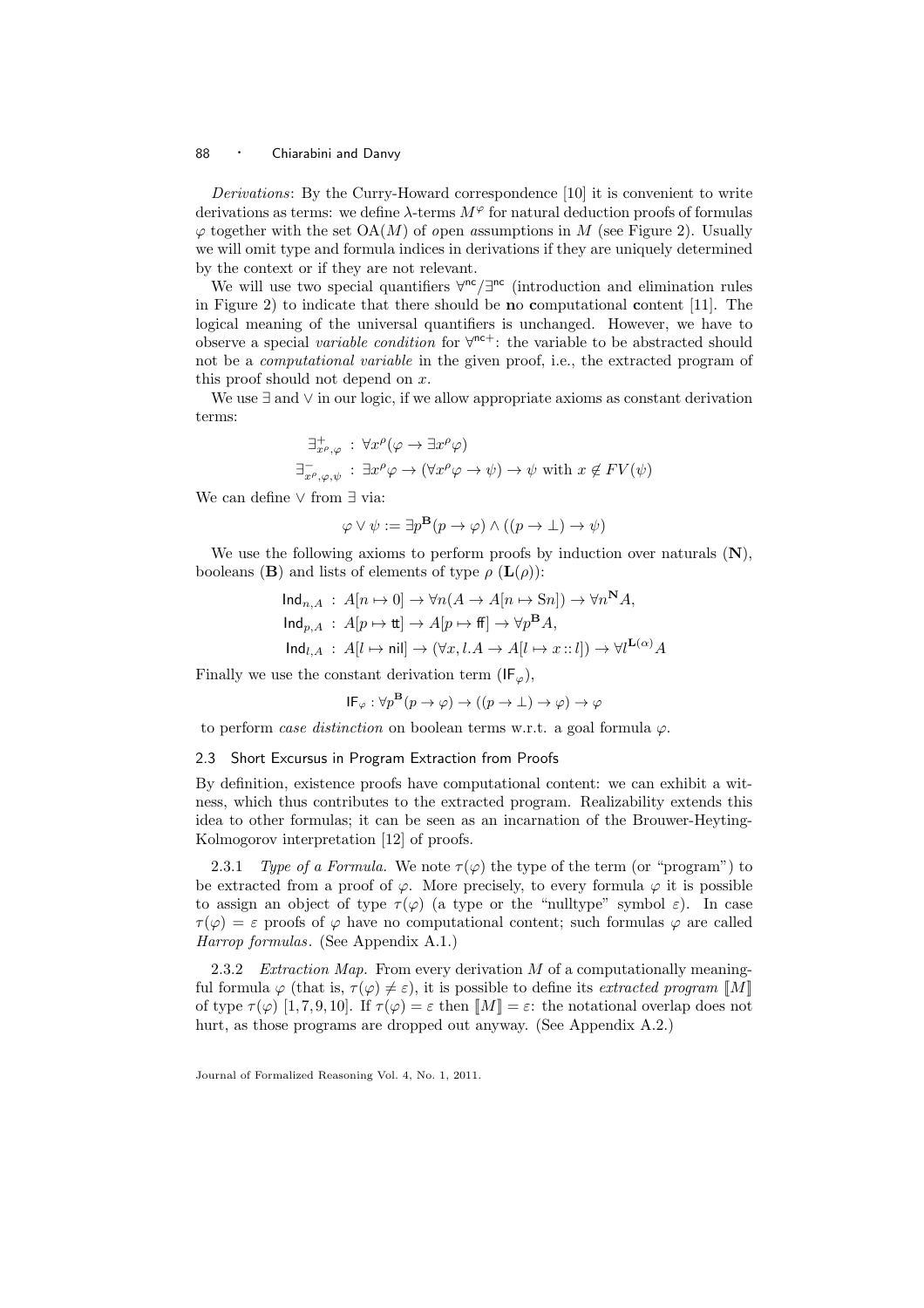2.3.3 *Realization of a formula.* The correctness of the extracted programs is guaranteed by the notion of *modified realizability*. Intuitively, if t is the extracted program from the derivation M of the formula  $\forall x \exists y.P(x, y)$  ( $\varphi$ ), then for each x the formula  $P(x, t(x))$  is provably correct (*Soundness*), i.e., t *realizes*  $\varphi$  (according to modified realizability), written  $(t \, mr\varphi)$ . (See Appendix A.3.)

THEOREM (SOUNDNESS). Let M be a derivation of a formula  $\varphi$  from assump*tions*  $u_i : \varphi_i$ . Then we can find a derivation of the formula ([M] **mr**  $\varphi$ ) from  $assumptions \bar{u}_i: x_{u_i}$  **mr**  $\varphi_i$ .

PROOF. By structural induction on  $M$ .  $\square$ 

In the following, for readability, all the extracted programs will be displayed in a the syntax of Standard ML.

## 3. UP AND DOWN INDUCTION PRINCIPLES OVER NATURAL NUMBERS

We successively review primitive recursion, i.e., 'rec' in Gödel's System T (Section 3.1) and then primitive iteration, i.e., Church numerals (Section 3.2). We then turn to symmetric analogues that correspond to Manna and Waldinger's "going down" recursion (Section 3.3) and induction (Section 3.4). In reference to Manna and Waldinger's pioneering work [8], we refer to these induction principles as 'up' and 'down.'

#### 3.1 Up primitive recursive induction

Here is the proof principle for primitive recursion:

$$
\begin{array}{cc}\n|Z & |S \\
P(0) & \forall n(P(n) \to P(n+1)) \\
& \forall nP(n)\n\end{array}
$$
 (up-prim-rec)

Manna and Waldinger refer to it as 'going up' since  $P(n)$  is needed to deduce  $P(n + 1)$ . The corresponding synthesized functional Up.prim rec is displayed in Figure 3. There, z is extracted from  $\llbracket Z \rrbracket$  and s from  $\llbracket S \rrbracket$ . The computation is driven by the natural number denoted by the input variable n: computing the result for  $n$ requires the result for  $n - 1$  to be computed, until the base case  $n = 0$  is reached in a trail of nested applications of the function denoted by s. The computation then proceeds going up from 0 to the given natural number.

The traditional definition of the factorial function is a straightforward example of primitive recursion. It is obtained as an instance of Up.prim rec where z is instantiated with the neutral element for multiplication (1) and s with the (curried) multiplication function (fn i => fn c => (i + 1) \* c):

 $=$  Up.prim\_rec (1, fn i => fn c => (i + 1) \* c) n

The extracted program reads as follows:

```
fun up_prim_rec_fact n
    = let fun visit m
              = if m = 0 then 1 else m * (visit (m - 1))in visit n
      end
```
fun fact n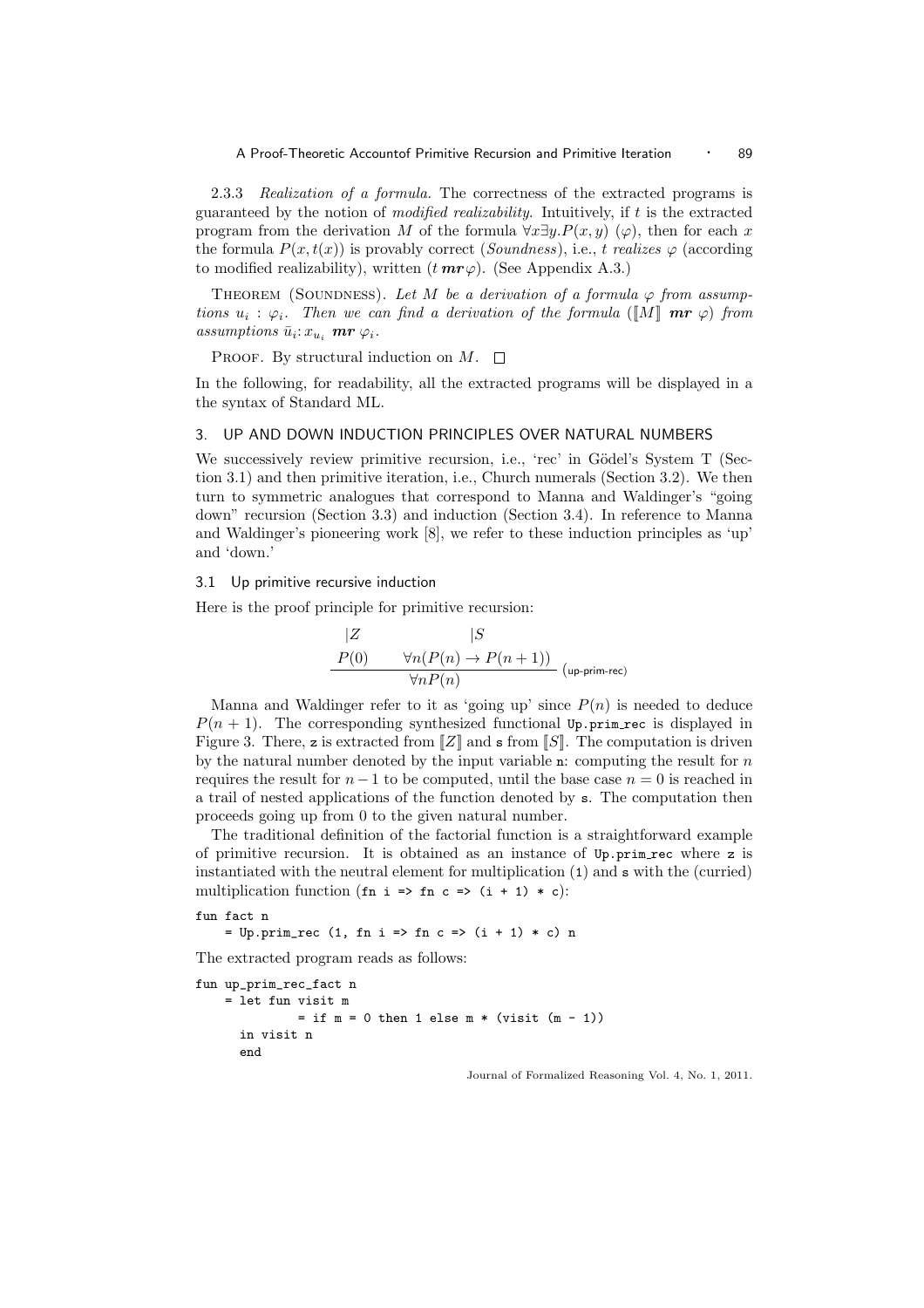```
structure Up
= struct
    (* prim_rec : 'a * (int -> 'a -> 'a) -> int -> 'a *)
    fun prim_rec (z, s) n
        = let fun visit m
                  = if m = 0 then z else s (m - 1) (visit (m - 1))
         in visit n
         end
    (* prim_iter : 'a * ('a -> 'a) -> int -> 'a *)
    fun prim_iter (z, s) n
        = let fun visit m
                  = if m = 0 then z else s (visit (m - 1))
          in visit n
          end
  end
```
Fig. 3. Synthesized functionals for up induction

## 3.2 Up primitive iterative induction

Here is the proof principle for primitive iteration:

$$
\begin{array}{ccc}\n|Z & |S & \\
P(0) & \forall^{nc} n(P(n) \to P(n+1)) & \\
\hline\n\forall n P(n)\n\end{array}
$$
 (up-prim-iter)

The difference between primitive and iterative induction is that in the iterative case, we quantify non computationally over  $n$  in the inductive step. One can then synthesize the functional for up primitive iteration  $Up.\text{prime}$  rec in Figure 3. Again, there, z is extracted from  $\llbracket Z \rrbracket$  and s from  $\llbracket S \rrbracket$ .

To define the factorial function as an instance of Up.prim iter, we must generalize Kleene's trick to compute the predecessor function over Church numerals [6]. We instantiate z with (1, 1) and s with fn (i, c) => (i + 1, i \* c) in Up.prim\_iter:

```
fun fact n
    = let val (i, c) = Up.prim_iter ((1, 1), fn (i, c) => (i + 1, i * c)) n
     in c
      end
```
The extracted program reads as follows:

```
fun up_prim_iter_fact n
    = let fun visit m
         = if m = 0 then (1, 1) else let val (i, c) = visit (m - 1)in (i + 1, i * c)end
      in let val (i, c) = visit n in c end
     end
```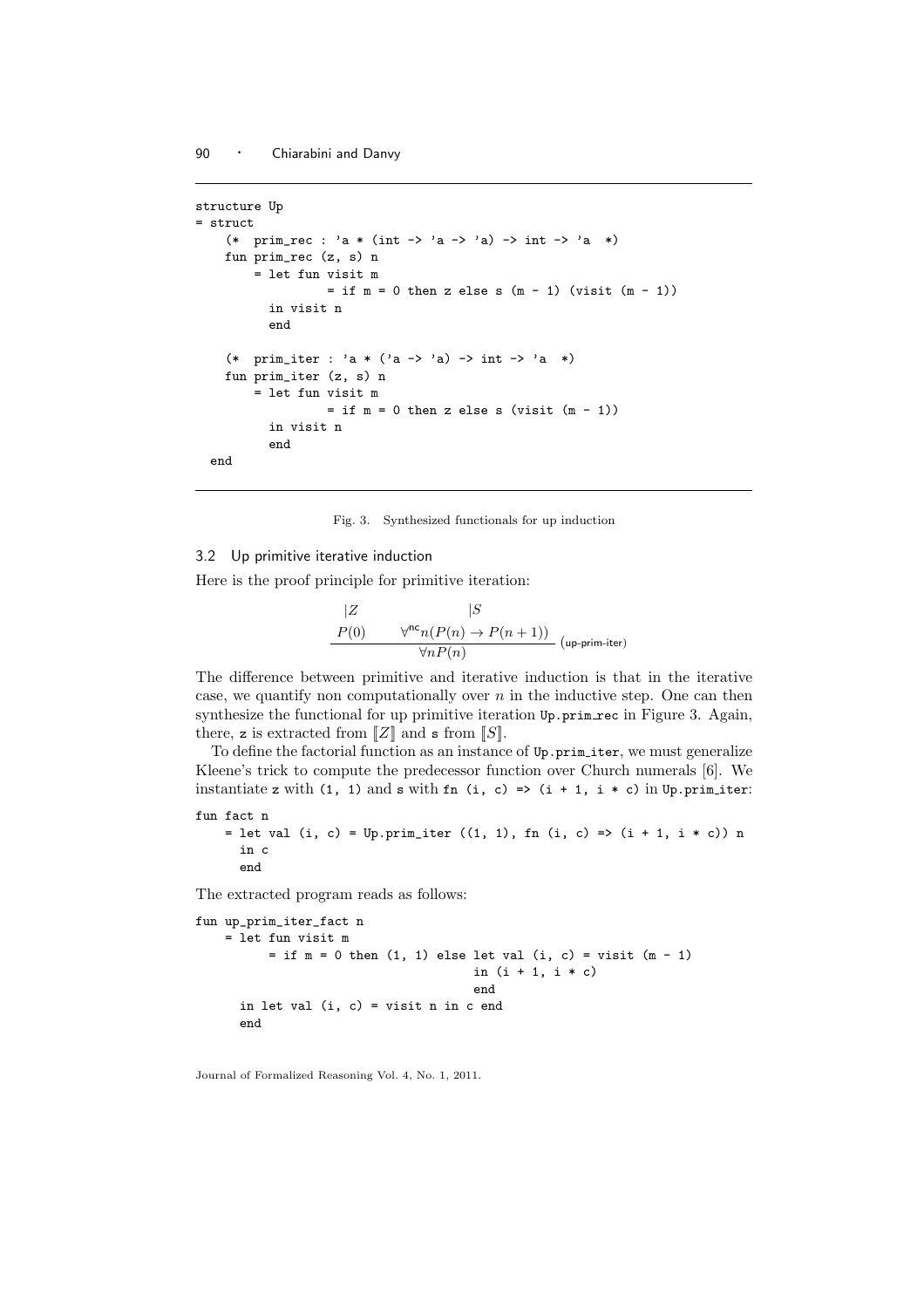#### 3.3 Down primitive recursive induction

Manna and Waldlinger also present a 'going down' version of primitive recursion:

$$
\begin{array}{cc} |Z & |S \\ \hline Q(n) & \forall m(Q(m+1) \to Q(m)) \\ \hline Q(0) & & \end{array} \text{(down-prim-rec)}
$$

where *n* could be a free variable in Q. They refer to it as 'going down' since  $Q(n+1)$ is needed to deduce  $Q(n)$ .

The idea is that the property  $\forall n P(n)$  is proved using a predicate  $O(m)$  such that  $Q(0)$  reduces to  $P(n)$ . This induction principle is then applied to  $Q(0)$ . The challenging point here is that a kind of eureka step is required in order to find a satisfactory predicate Q. So, given the proof of  $Q(0)$  in terms of  $Z^{Q(n)}$  and  $S^{\forall m(Q(m+1)\to Q(m))}$ , we prove  $\forall n P(n)$  by

$$
\frac{|R|}{P(n)} \rightarrow^+ \frac{\vdots}{Q(0) \rightarrow P(n)} \rightarrow^+ Q(0) \rightarrow^+
$$

$$
\frac{P(n)}{\forall n P(n)} \forall^+
$$

Here we require the normalization of the code extracted from the proof term  $\lambda u^{Q(0)} R^{P(n)}$  to be equal to the identity function. This is because we assume  $Q(z)$ to be a predicate that, when instantiated with 0, can be rewritten into  $P(n)$  in a finite number of steps, using an opportune set of rewriting rules. This process of simplification is performed using the following, and only the following, axiom:

$$
\textsf{Eq-Compat}: \forall x_1, x_2(x_1 \rightarrow x_2 \rightarrow P(x_1) \rightarrow P(x_2))
$$

where  $\sim$  denotes a binary relation and P a generic predicate symbol. This axiom says that, if we know that a given term (bounded by  $x_1$ ) is in relation with another term (bounded by  $x_2$ ) – for example the equality relation – and we know that  $P(x_1)$  holds, then we can conclude that  $P(x_2)$  holds. Letting the computational content of the Eq-compat axiom be the identity function, it is clear that the program extracted from nested applications of Eq-compact, once normalized, will correspond to the identity function. Since the derivation above is a *detour*, we rewrite it in the following way:

$$
\vdots
$$
  
\n
$$
Q(0)
$$
  
\n
$$
R
$$
  
\n
$$
P(n)
$$
  
\n
$$
\forall n P(n)
$$

which can be read as the replacement of each open assumption  $u^{Q(0)}$  in R by the proof of  $Q(0)$ . The program extracted from the complete proof of  $\forall nP(n)$  is the functional Down.prim rec in Figure 4, where z *could* depend on n (hence the order of the parameters).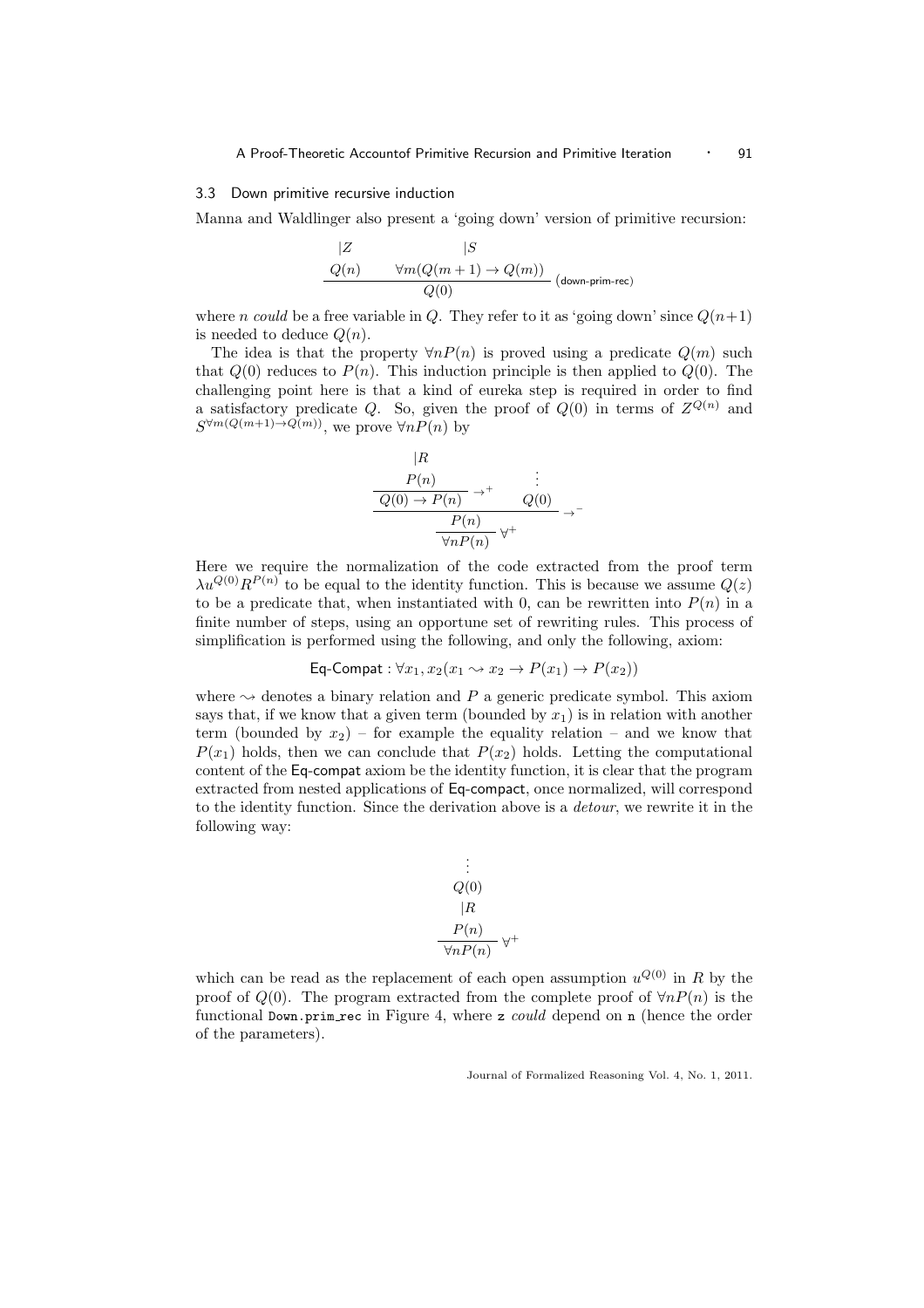```
structure Down
= struct
    (* prim_rec : int -> 'a * (int -> 'a -> 'a) -> 'a *)
    fun prim_rec n (z, s)
        = let fun visit m
                  = if m = n then z else s m (visit (m + 1))
          in visit 0
          end
    (* prim_iter : int -> 'a * ('a -> 'a) -> 'a *)
    fun prim_iter n (z, s)
        = let fun visit m
                  = if m = n then z else s (visit (m + 1))
          in visit 0
          end
  end
```
#### Fig. 4. Synthesized functionals for down induction

We now return to the factorial function over natural numbers:

 $fact(n) = \begin{cases} 1 & \text{if } n = 0 \\ \max fact(n-1) & \text{if } n > 0 \end{cases}$  $n \times$  fact $(n-1)$  if  $n > 0$ 

Let us prove that  $\forall n \exists m(m = \text{fact}(n))$  by going-down primitive recursion. We assume n. In order to prove  $\exists m(m = \text{fact}(n))$ , we design the new goal  $\exists m(\text{fact}(0) \times$  $m = \text{fact}(n)$ . Applying the going-down primitive recursive induction principle to this formula requires us to prove the following two subgoals:

- $-\exists m$ (fact $(n) \times m =$  fact $(n)$ ): It is sufficient to set  $m = 1$ .
- —Now assume y and ih :  $\exists m(\text{fact}(y+1)\times m = \text{fact}(n))$ . We prove  $\exists m(\text{fact}(y)\times m =$ fact(n)). By ih, we know that there does exist an  $m'$  such that  $\text{fact}(y+1) \times m' =$ fact(n). Considering that  $f$ act( $y + 1$ ) = ( $y + 1$ ) × fact(y), the thesis is proved for  $m = (y+1) \times m'.$

The program extracted from this proof reads as follows:

```
fun down_prim_rec_fact n
    = let fun visit m
              = if m = n then 1 else (m + 1) * (visit (m + 1))
      in visit 0
      end
```
This residual program was obtained as an instance of Down.prim rec where z is instantiated with the neutral element for multiplication and s with the (curried) multiplication function – the same instantiation as in Section 3.1:

```
fun fact n
    = Down.prim_rec n (1, fn i => fn c => (i + 1) * c)
```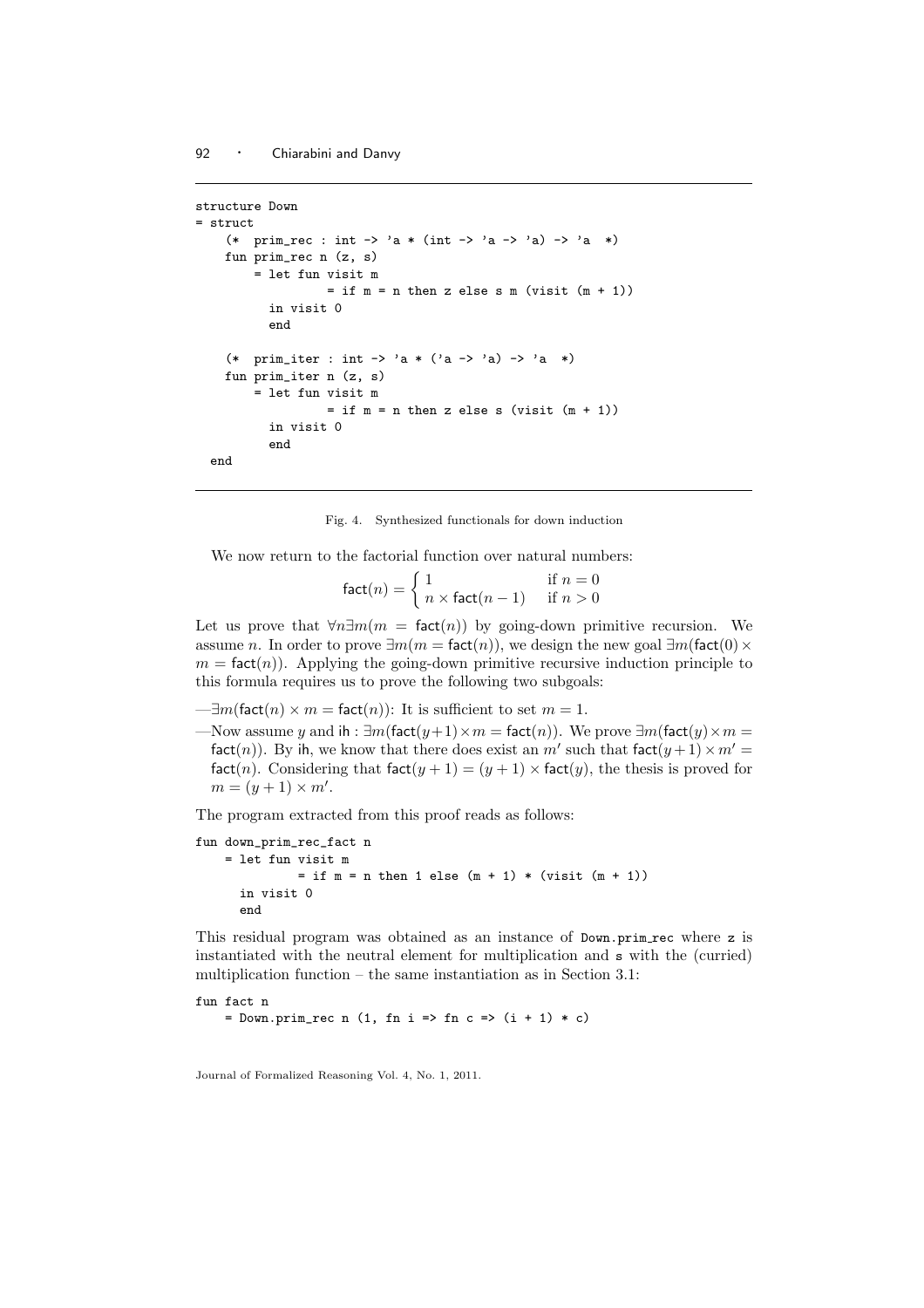## 3.4 Down primitive iterative induction

Here is the proof principle for primitive iteration:

$$
\begin{array}{cc} |Z & |S \\ \hline Q(n) & \forall^{\mathsf{nc}} m(Q(m+1) \to Q(m)) \\ \hline Q(0) & & \end{array} \text{(down-prim-iter)}
$$

Again, the difference between primitive and iterative induction is that in the iterative case, we quantify non computationally over  $m$  in the inductive step. One can then synthesize the functional for down primitive iteration in Figure 4, where n, in the local definition of visit, is free.

Again, to define the factorial function as an instance of Down.prim\_iter, we use Kleene's trick. As in Section 3.2, we instantiate z with  $(1, 1)$  and s with  $fn$   $(i, ...)$ c) =>  $(i + 1, i * c)$  in Down.prim\_iter:

```
fun fact n
    = let val (i, c) = Down.prim_iter n ((1, 1),
                                            fn (i, c) \Rightarrow (i + 1, i * c)in c
      end
```
The extracted program reads as follows:

```
fun down_prim_iter_fact n
    = let fun visit m
          = if m = n then (1, 1) else let val (i, c) = visit (m + 1)in (i + 1, i * c)end
      in let val (i, c) = visit 0 in c end
      end
```
## 4. EXPRESSIVE POWER OF THE UP AND DOWN INDUCTION PRINCIPLES

In this section we show that the induction principles (and the associate synthesized functionals) reviewed in Section 3 share the same expressive power.



In the picture above each arrow  $A \longrightarrow B$  states the existence of a proof to simulate the induction principle  $B$  in terms of the induction principle  $A$ . At the level of programs, this corresponds to adapting the functional associated with the principle A in order to simulate the execution of the functional associated with the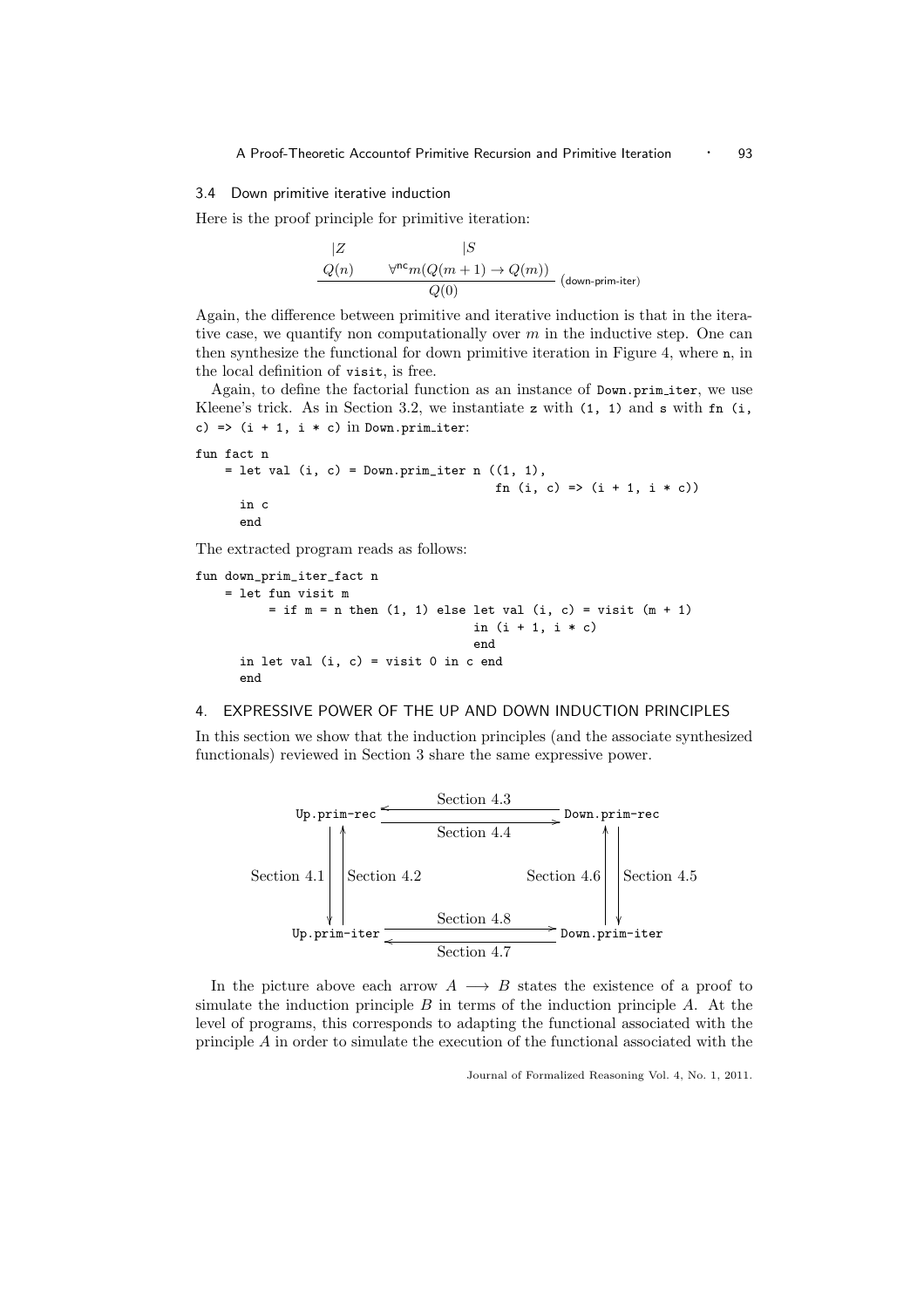principle B. The binary relation  $\longrightarrow$  is not transitive, and the missing arrows in the diagram are left as an exercise.

To the knowledge of the authors, the proofs presented in this section and in Section 5 are new. They are available in the first author's home page.<sup>2</sup> By the Curry-Howard correspondence, we manipulated proofs of programs – and not directly their code. This made it possible for us to supply a complete set of tactics to transform the proof of each induction principle into a certified version of the others.

## 4.1 Up primitive iteration in terms of up primitive recursion

To simulate up primitive iteration in terms of up primitive recursion, we instantiate the base and step of  $Up.\text{prime}$  rec respectively with z and with fn i => fn c => s c, where z and s are the base and step of up prim iter:

```
fun up_prim_iter (z, s) n
    = let fun visit m
             = if m = 0 then z else s (visit (m - 1))
     in visit n
     end
(* = Up.print\_rec (z, fn i => fn c => s c) n *
```
Proof interpretation:

Proposition 4.1. *Given the proof*

$$
|M \qquad |N
$$
  
\n
$$
P(0) \qquad \forall^{nc} n(P(n) \to P(n+1))
$$
  
\n
$$
\forall n P(n) \qquad (up-prim-iter)
$$

*then there exist* M′ *,* N′ *such that:*

$$
\begin{array}{ll} |M' & |N' \\ \hline P(0) & \forall n (P(n) \rightarrow P(n+1)) \\ & \forall n P(n) \end{array} \text{ ($\textit{up-prim-rec}$)} \label{eq:1}
$$

with computational content equal to up\_prim\_iter.

PROOF.

$$
\frac{|N \sqrt{\frac{p^n n (P(n) \to P(n+1))}{P(n) \to P(n+1)}}}{P(n+1)} \to -
$$
\n
$$
\frac{|M \times \frac{P(n) \to P(n+1)}{P(n) \to P(n+1)} \to +}
$$
\n
$$
\frac{P(0)}{\sqrt{n P(n)}} \times \frac{P(n) \to P(n+1)}{P(n)} \times +
$$
\n
$$
\frac{|M \to \frac{P(n) \to P(n+1)}{P(n) \to P(n+1)}}{P(n) \to P(n+1)}
$$
\n
$$
\frac{1}{P(n)} \times \frac{1}{P(n+1)}
$$
\n
$$
\frac{1}{P(n+1)} \times \frac{1}{P(n+1)}
$$
\n
$$
\frac{1}{P(n+1)} \times \frac{1}{P(n+1)}
$$
\n
$$
\frac{1}{P(n+1)} \times \frac{1}{P(n+1)}
$$
\n
$$
\frac{1}{P(n+1)} \times \frac{1}{P(n+1)}
$$
\n
$$
\frac{1}{P(n+1)} \times \frac{1}{P(n+1)}
$$
\n
$$
\frac{1}{P(n+1)} \times \frac{1}{P(n+1)}
$$
\n
$$
\frac{1}{P(n+1)} \times \frac{1}{P(n+1)}
$$
\n
$$
\frac{1}{P(n+1)} \times \frac{1}{P(n+1)}
$$
\n
$$
\frac{1}{P(n+1)} \times \frac{1}{P(n+1)}
$$
\n
$$
\frac{1}{P(n+1)} \times \frac{1}{P(n+1)}
$$
\n
$$
\frac{1}{P(n+1)} \times \frac{1}{P(n+1)}
$$
\n
$$
\frac{1}{P(n+1)} \times \frac{1}{P(n+1)}
$$
\n
$$
\frac{1}{P(n+1)} \times \frac{1}{P(n+1)}
$$
\n
$$
\frac{1}{P(n+1)} \times \frac{1}{P(n+1)}
$$
\n
$$
\frac{1}{P(n+1)} \times \frac{1}{P(n+1)}
$$
\n
$$
\frac{1}{P(n+1)} \times \frac{1}{P(n+1)}
$$
\n
$$
\frac{1}{P(n+1)} \times \frac{1}{P(n+1)}
$$
\n
$$
\frac{1}{P(n+1)} \times \frac{1}{P(n+1)}
$$
\n
$$
\frac{1}{
$$

 $\Box$ 

<sup>2</sup>http://cmt.math.unipr.it/luca/MinlogCode/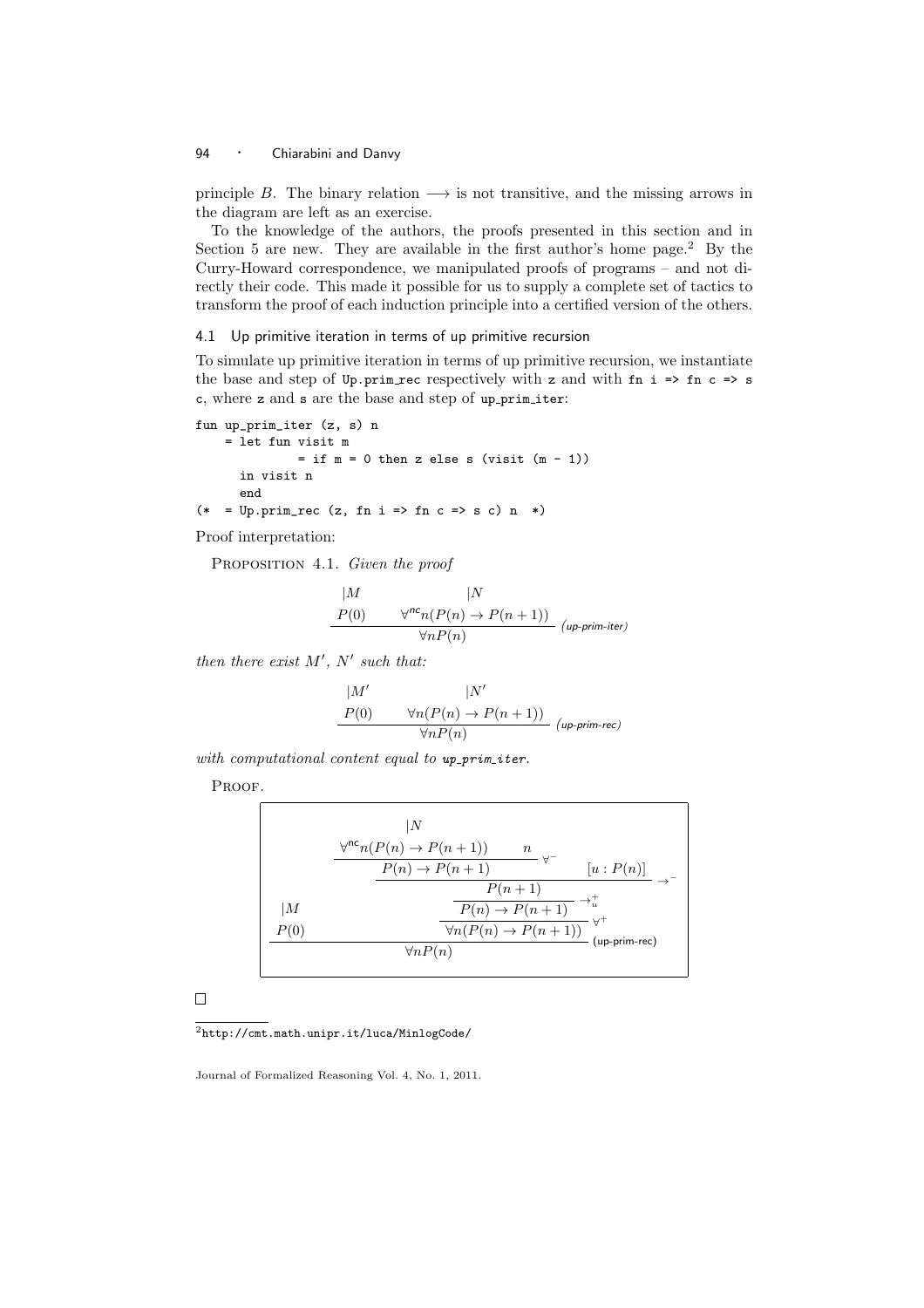A Proof-Theoretic Accountof Primitive Recursion and Primitive Iteration · 95

## 4.2 Up primitive recursion in terms of up primitive iteration

To simulate up primitive recursion in terms of up primitive iteration, we use Kleene's trick: we instantiate the base and step of Up.prim iter respectively with  $(0, z)$  and fn  $(j, c) \Rightarrow (j + 1, s' j c)$ , where z and s are the base and step of up\_prim\_rec:

```
fun up_prim_rec (z, s) n
   = let fun visit m
             = if m = 0 then (0, z) else let val (i, c) = visit (m - 1)in (i + 1, s i c)end
     in let val (i, c) = visit n in c end
     end
(* = #2 (Up.prim_iter ((0, z), fn (i, c) => (i + 1, s' i c)) n) *)
```
Proof interpretation:

Proposition 4.2. *Given the proof*

$$
\begin{array}{cc}\n|M & |N \\
P(0) & \forall n(P(n) \to P(n+1)) \\
\hline\n\forall nP(n) & (\text{up-prim-rec})\n\end{array}
$$

*then there exist*  $M'$ ,  $N'$ ,  $R$  *such that:* 

$$
\frac{|M'|}{\exists y(y=0) \land P(0)} \qquad \frac{|N'|}{\forall n(\exists y(y=n) \land P(n) \to \exists y(y=n+1) \land P(n+1))} \quad (\text{up-prim-iter})
$$
\n
$$
\frac{|M'|}{\forall n(\exists y(y=n) \land P(n))} \quad (\text{up-prim-iter})
$$
\n
$$
|R
$$
\n
$$
\forall nP(n)
$$

*and from which it is possible to extract* up-prim-rec*.*

PROOF. See Figure 5.  $\square$ 

4.3 Up primitive recursion in terms of down primitive recursion

To simulate up primitive recursion in terms of down primitive recursion, again we use Kleene's trick: we instantiate the base and step of Down.prim rec respectively with (0, z) and fn  $m \Rightarrow$  fn (i, c) => (i + 1, s i c), where z and s are the base and step of up\_prim\_rec':

```
fun up_prim_rec' (z, s) n
   = let fun visit m
         = if m = n then (0, z) else let val (i, c) = visit (m + 1)in (i + 1, s i c)end
     in let val (i, c) = visit 0 in c end
      end
(* = #2 (Down.prim_rec n ((0, z), fn m => fn (i, c) => (i + 1, s i c))) *)
```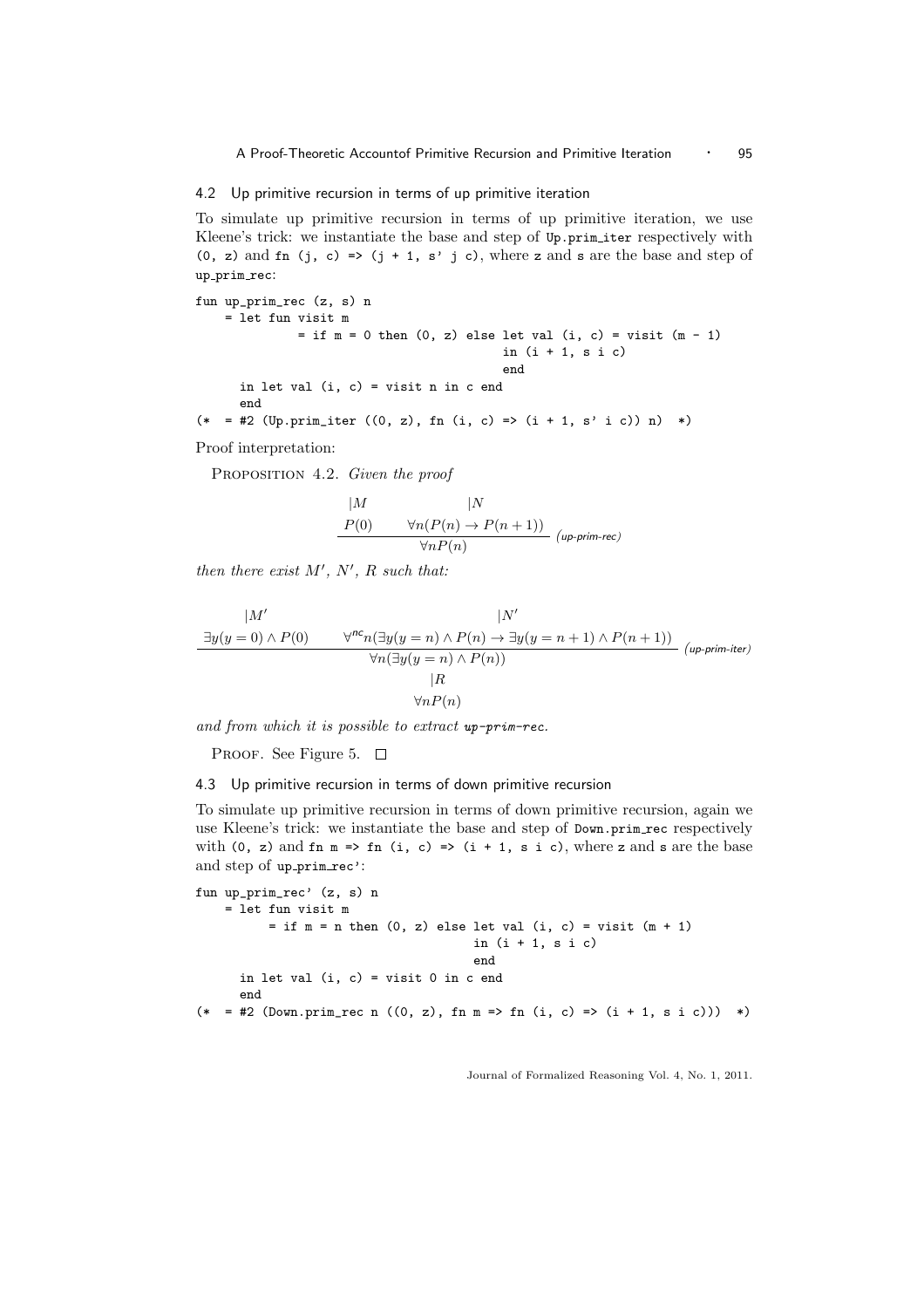

The variable n does not occur in the content of the proof of the formula  $(\exists y(y = n) \land P(n)) \rightarrow$  $(\exists y(y=n+1) \land P(n+1)),$  thus the  $(\forall^{nc+})$  inference yields a result that is correct w.r.t. the definition given in Figure 2.

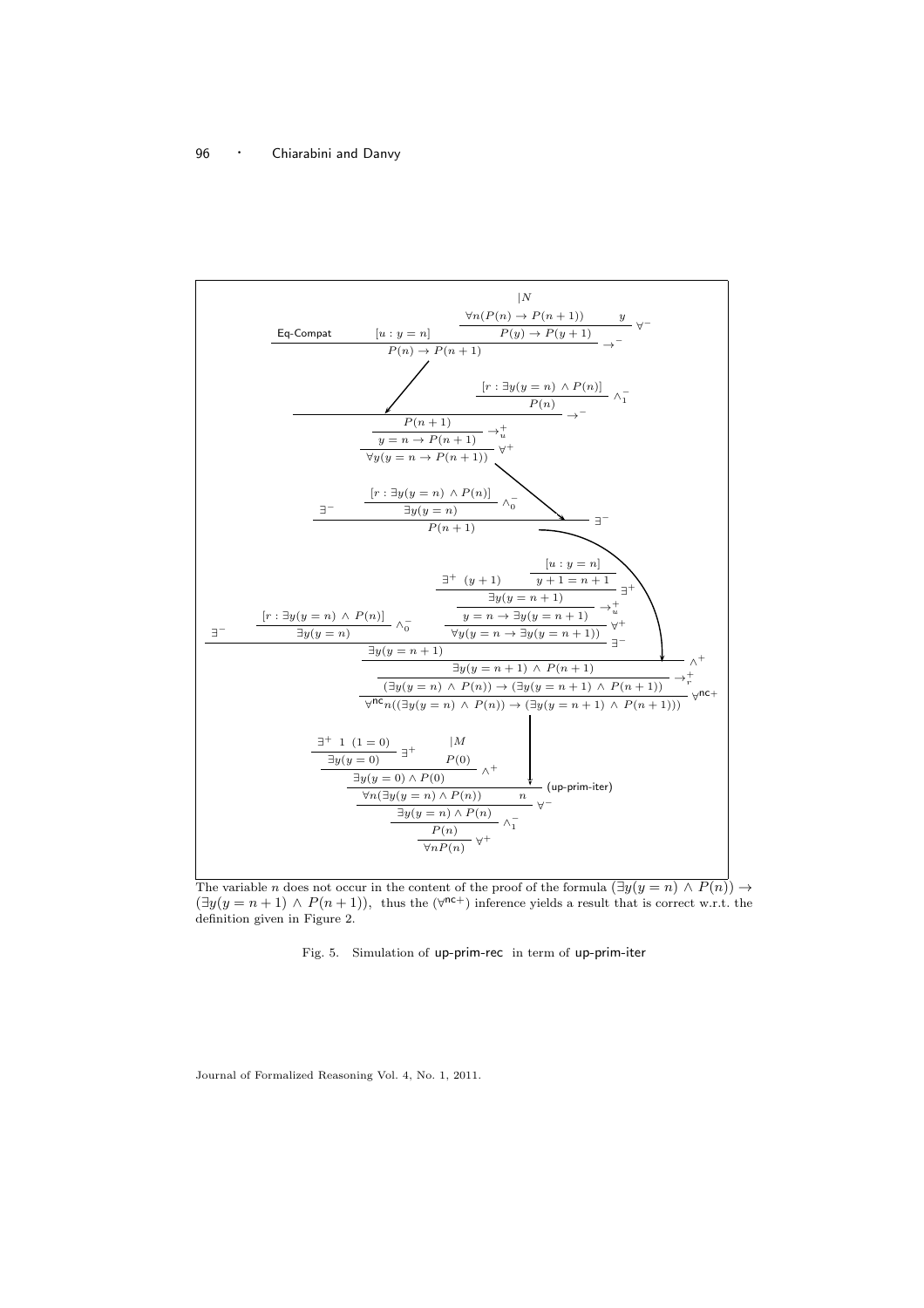Proof interpretation:

Proposition 4.3. *Given the proof*

$$
\begin{array}{cc}\n|M & |N \\
P(0) & \forall n(P(n) \to P(n+1)) \\
\hline\n\forall nP(n)\n\end{array} (up-prim-rec)
$$

*then there exist* M′ *,* N′ *such that:*

|M′ ∃z(z = n − n) ∧ P(n − n) |N ′ ∀y((∃z(z = n − (y + 1)) ∧ P(n − (y + 1))) → (∃z(z = n − y) ∧ P(n − y))) (down-prim-rec) ∃z(z = n − 0) ∧ P(n − 0) ∧ − 1 P(n) ∀ + ∀nP(n)

*and from which it is possible to extract the procedure* up-prim-rec'*.*

PROOF. See Figure 6. [*Note that the derivation* <sup>(\*)</sup> in Figure 6 is not true for *general* z, n *and* y *in* N*. In order to make* (∗) *correct we can replace the end formula on which we apply the* (down-prim-rec) *principle with*  $\exists z(z = n-0) \land P(n-0) \land (n \geq 0)$ 0)*. By this replacement, from the assumption*  $u : z = n - (y + 1)$  *and*  $n \ge (y + 1)$ *we correctly derive*  $z + 1 = n - y$ .  $\Box$ 

#### 4.4 Down primitive recursion in terms of up primitive recursion

To simulate down primitive recursion in terms of up primitive recursion, we instantiate the base and step of Up.prim rec respectively with (n, z) (for some input parameter n) and fn m => fn (i, c) => (i - 1, s (i - 1) c), where z and s are the base and step of down\_prim\_rec:

```
fun down_prim_rec (z, s) n
    = let fun visit m
              = if m = 0 then (n, z) else let val (i, c) = visit (m - 1)in (i - 1, s (i - 1) c)end
      in let val (i, c) = visit n in c end
      end
(* = #2 (Up.print\_rec ((n, z)),fn m => fn (i, c) => (i - 1, s (i - 1) c)) n) *)
```
Proof interpretation:

Proposition 4.4. *Given*

$$
\begin{array}{cc}\n|M & |N \\
\hline\nQ(n) & \forall m(Q(m+1) \to Q(m)) \\
\hline\nQ(0) & & \\
|R & \\
\hline\n\frac{P(n)}{\forall n P(n)} \forall^{+}\n\end{array} (down-prim-rec)
$$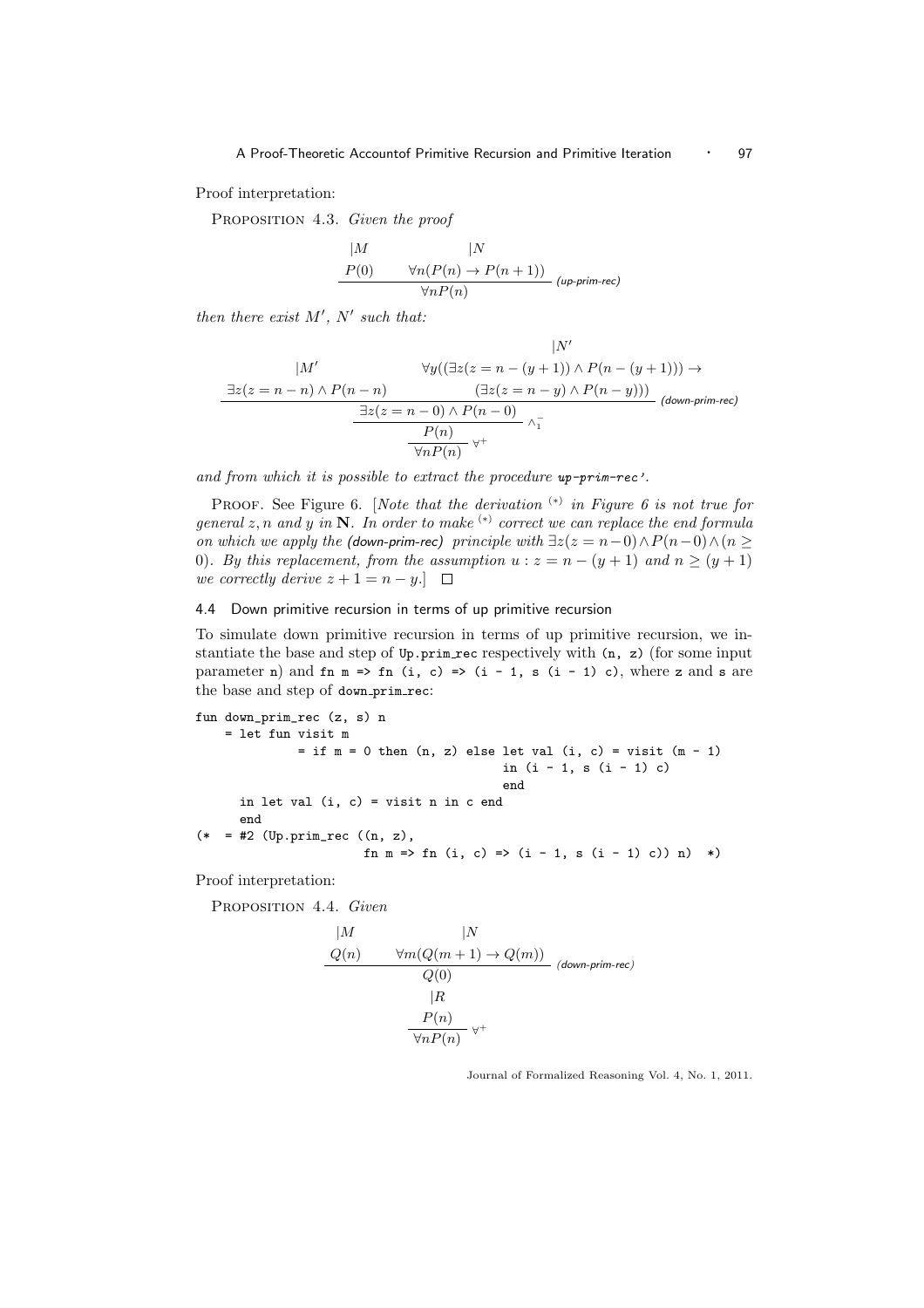

Fig. 6. Simulation of up-prim-rec in term of down-prim-rec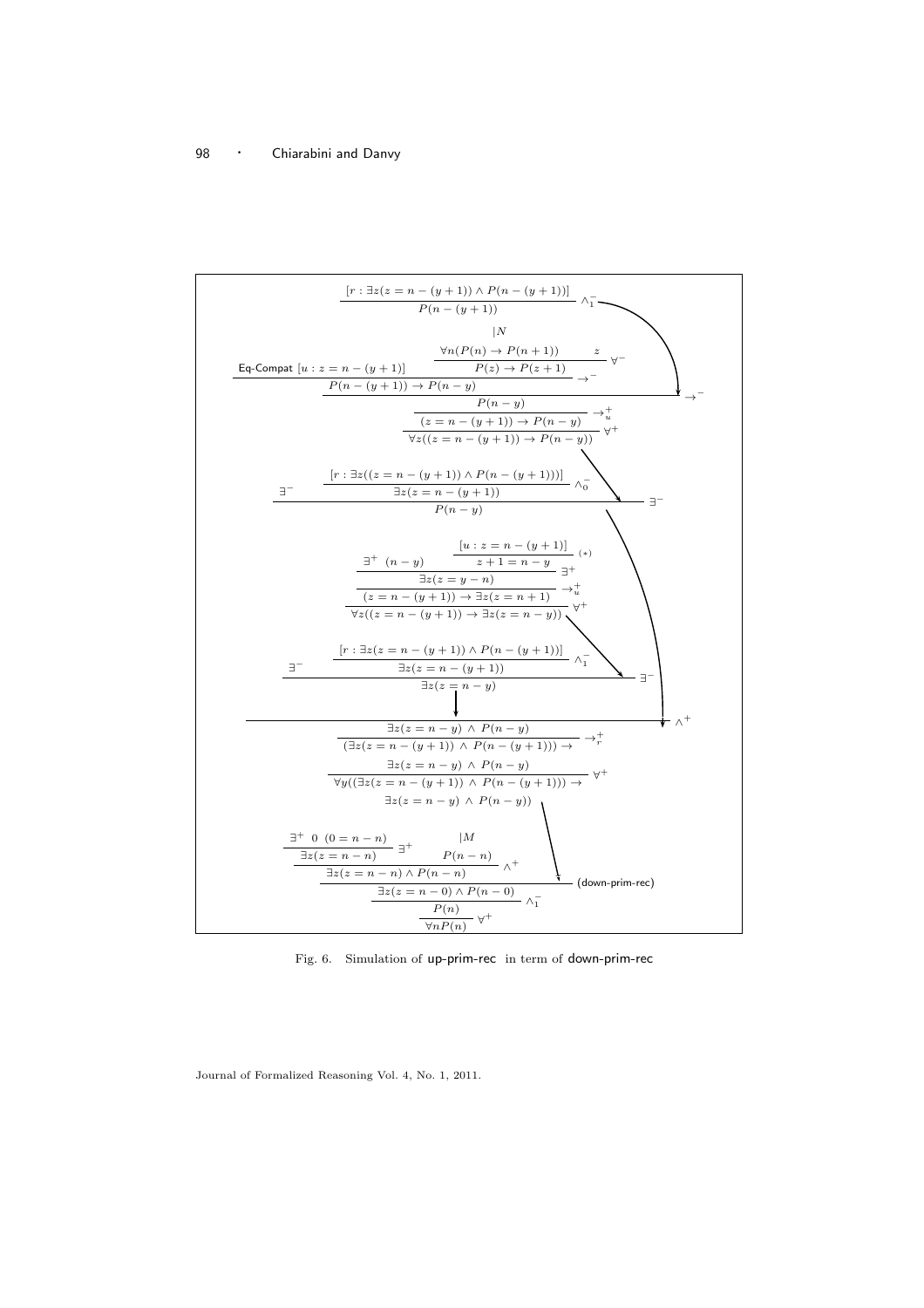*we can find the opportune*  $M'$ ,  $N'$  *such that if the proof of*  $Q(0)$  *is substituted by* 

$$
|N'\atop \underline{\exists z(z=n)\land Q(n)\quad\quad(\exists z(z=n-y)\land Q(n-y))\rightarrow\\\underline{\exists z(z=n)\land Q(n)\quad\quad(\exists z(z=n-(y+1))\land Q(n-(y+1))))\quad}_{\underline{\forall y(\exists z(z=n-y)\land Q(n-y))\quad}\quad(\text{up-prim-rec})\quad n}{\underline{\exists z(z=0)\land Q(0)\quad}\land\frac{\top}{1}}\,\,\text{v-}
$$

*then the computational content of the resulting proof corresponds to down-prim-rec.* 

PROOF. We propose only a sketch because the structure of the proof is the same as the one displayed in Figure 6. The idea is to prove the lemma

$$
\forall y (\exists z (z = n - y) \land Q(n - y))
$$

by up primitive recursion:

Base  $y = 0$ . We must prove  $\exists z(z = n) \land Q(n)$ . The left conjunct is proved by introducing  $n$  for  $z$ . The right conjunct is given by  $M$ .

Step  $y + 1$ . Let us assume y and z' such that  $z' = n - y$  and  $Q(n - y)$ . We must prove  $\exists z(z = n - (y + 1)) \wedge Q(n - (y + 1))$ . The left conjunct is proved introducing  $z' - 1$  for z. The right conjunct is proved by instantiating N on  $z' - 1$ , from which we deduce  $Q(z') \rightarrow Q(z'-1)$  that can be rewritten as  $Q(n-y) \rightarrow Q(n-y-1)$ by the induction hypothesis  $z' = n - y$ . We finally instantiate this formula with  $Q(n-y)$ .

 $\Box$ 

#### 4.5 Down primitive iteration in terms of down primitive recursion

To simulate down primitive iteration in terms of down primitive recursion, we instantiate the base and step of  $Down.\text{prime}$  rec respectively with z and fn i => fn  $c \Rightarrow s \text{ c}$ , where z and s are the base and step of down primiter:

```
fun down_prim_iter n (z, s)
    = let fun visit m
              = if m = n then z else s (visit (m + 1))
     in visit 0
      end
(* = Down.print\_rec n (z, fn i => fn c => s c) *
```
Proof interpretation:

Proposition 4.5. *Given*

$$
\begin{array}{cc}\n|M & |N & \\
\hline\nQ(n) & \forall^{nc} m(Q(m+1) \to Q(m)) & \\
\hline\nQ(0) & \\
|R & \\
\hline\n\frac{P(n)}{\forall n P(n)} \forall^{+}\n\end{array}
$$
(down-prim-iter)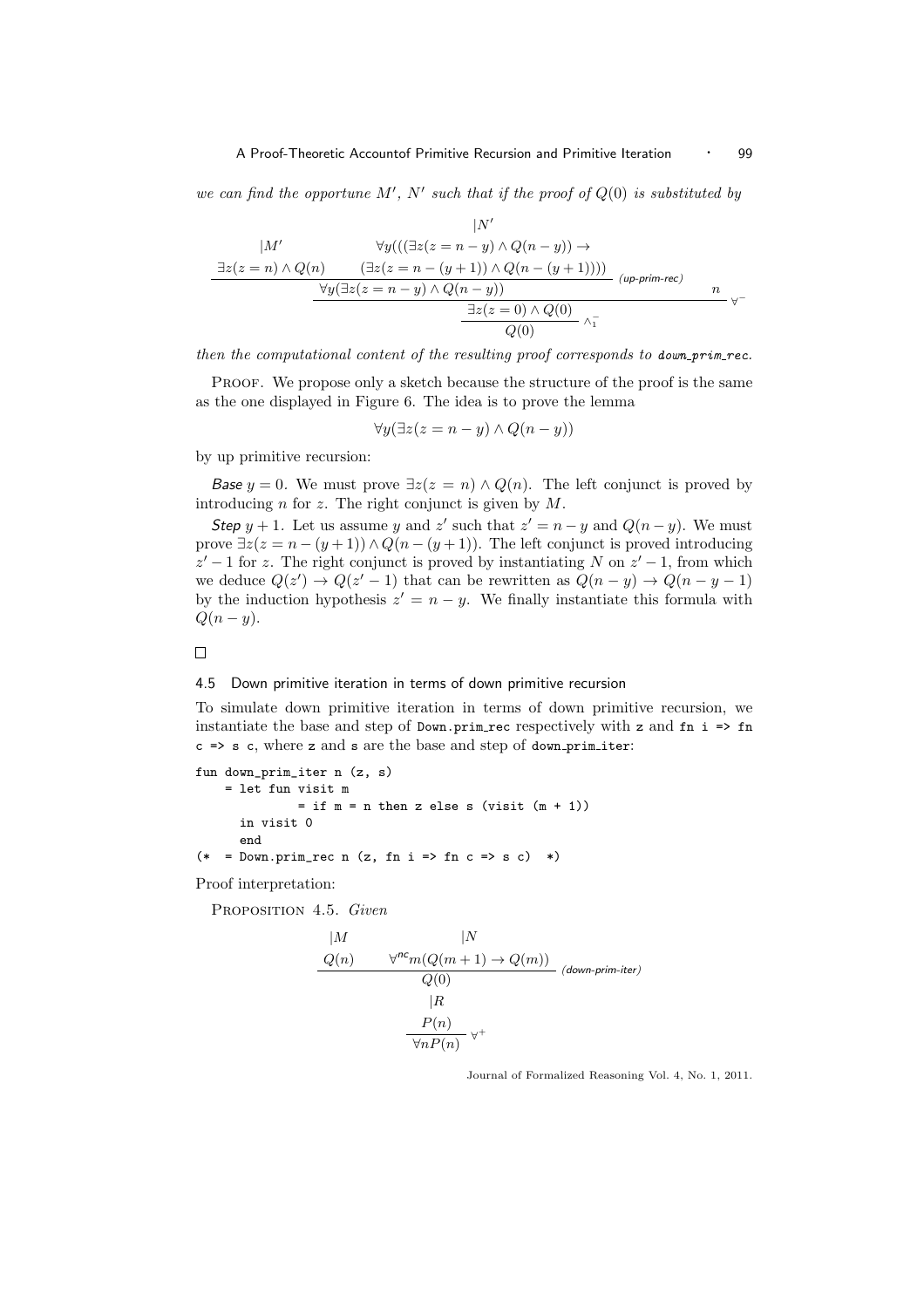*we can find the opportune* M′ *,* N′ *such that if the proof of* Q(0) *is replaced by*

$$
\frac{|M'|}{Q(n)} \qquad \frac{|N'|}{Q(0)} \qquad (down-prim-rec)
$$

*then the computational content of the transformed proof is equal to* down prim iter*.*

PROOF. The structure of the proof is similar to that of Proposition 4.1. We simply set N' to be equal to the proof term  $\lambda m, u^{Q(m+1)}(N^{\sqrt{n}c}m(Q(m+1)\rightarrow Q(m)) m u)$ and  $M'$  to be equal to  $M$ .

4.6 Down primitive recursion in terms of down primitive iteration

To simulate down primitive recursion in terms of down primitive iteration, we instantiate the base and step of  $Down.$  prim iter respectively with  $(n, z)$  (for some given n) and fn (i, c) => (i - 1, s (i - 1) c), where z and s are the base and step of down\_prim\_rec':

```
fun down_prim_rec' n (z, s)
   = let fun visit m
             = if m = n then (n, z) else let val (i, c) = visit (m + 1)in (i - 1, s (i - 1) c)end
     in let val (i, c) = visit 0 in c end
      end
(*) = #2 (Down.println = in ((n, z), fn (i, c) => (i - 1, s (i - 1) c))) *)
```
Proof interpretation:

Proposition 4.6. *Given the proof*

$$
\begin{array}{cc}\n|M & |N \\
\hline\nQ(n) & \forall m(Q(m+1) \to Q(m)) \\
Q(0) & \\
|R & \\
\hline\n\frac{P(n)}{\forall n P(n)} \forall^{+}\n\end{array}
$$
\n(down-prim-rec)

*find* M′ *,* N′ *and an appropriate* Q′ *such that*

$$
\begin{array}{cc}\n|M' & |N' \\
Q'(n) & \forall^{nc} m(Q'(m+1) \to Q'(m)) \\
Q'(0) & |R \\
& P(n) \\
& \forall n P(n) \forall^{+}\n\end{array}
$$
(down-prim-iter)

and from which it is possible to extract down prim rec'.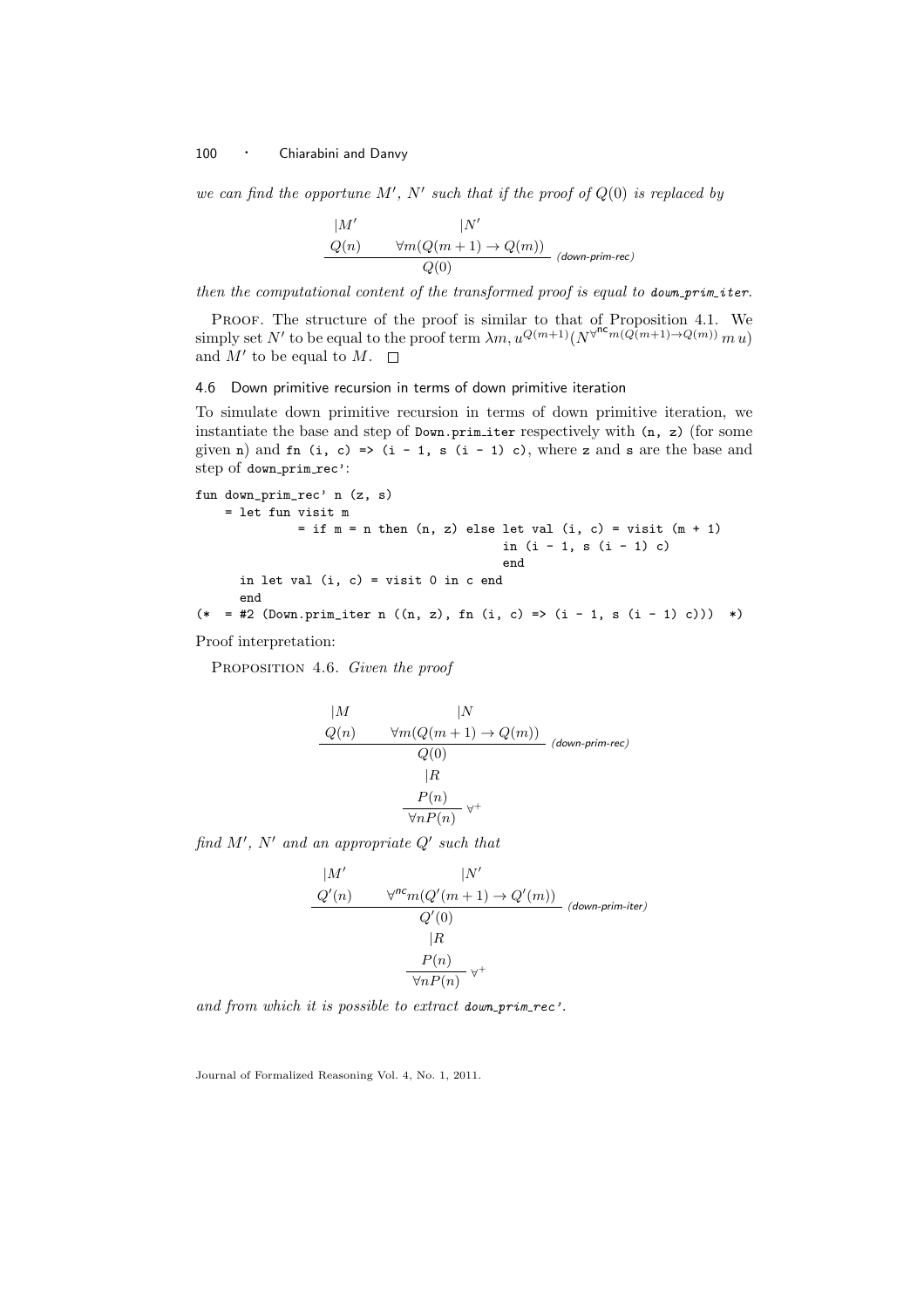PROOF. We propose only a sketch because the structure of the proof is the same as the one displayed in Figure 5. The idea is to set

$$
Q'(0) \equiv \exists y(y=0) \land Q(0)
$$

and prove  $Q'(0)$  by up primitive iteration:

*Case n*. We have to prove  $\exists y(y = n) \land Q(n)$ , which follows directly by  $n = n$  and  $M^{Q(n)}$ .

Case  $m + 1 \rightarrow m$ . Assume m (which we quantify non-computationally) and y' such that  $y' = m + 1$  and  $Q(m + 1)$ . We prove  $\exists y(y = m) \land Q(m)$ . For the left conjunct, it is enough to introduce  $y' - 1$  for y. For the right conjunct, we need to instantiate N with  $(y' - 1)$ , obtaining  $Q(y') \rightarrow Q(y' - 1)$ . By the assumption  $y' = m + 1$ , we have  $Q(m + 1) \rightarrow Q(m)$  and instantiating it with  $Q(m + 1)$  we obtain the thesis.

 $\Box$ 

## 4.7 Up primitive iteration in terms of down primitive iteration

To simulate up primitive iteration in terms of down primitive iteration, we instantiate the base and step of Down.prim\_iter respectively with (0, z) and fn (i, c)  $\Rightarrow$  (i + 1, s c), where z and s are the base and step of up primiter':

```
fun up_prim_iter' (z, s) n
     = let fun visit m
            = if m = n then (0, z) else let val (i, c) = visit (m + 1)in (i + 1, s c)end
       in let val (i, c) = visit 0 in c end
       end
(* = #2 (Down.prim_iter n ((0, z), fn (i, c) => (i + 1, s c))) *)
```
This case is treated as the one in Section 4.4.

#### 4.8 Down primitive iteration in terms up primitive iteration

To simulate down primitive iteration in terms of up primitive iteration, we use Kleene's trick: we instantiate the base and step of Up.prim iter respectively with  $(n, z)$  and  $fn$   $(i, c) \Rightarrow (i - 1, s c)$ , where z and s are the base and step of down\_prim\_iter':

```
fun down_prim_iter' n (z, s)
   = let fun visit m
              = if m = 0 then (n, z) else let val (i, c) = visit (m - 1)in (i - 1, s c)end
      in let val (i, c) = visit n in c end
      end
(* = #2 (Up.prim_iter ((n, z), fn (i, c) => (i - 1, s c)) n) *)
```
This case is treated as the one in Section 4.3.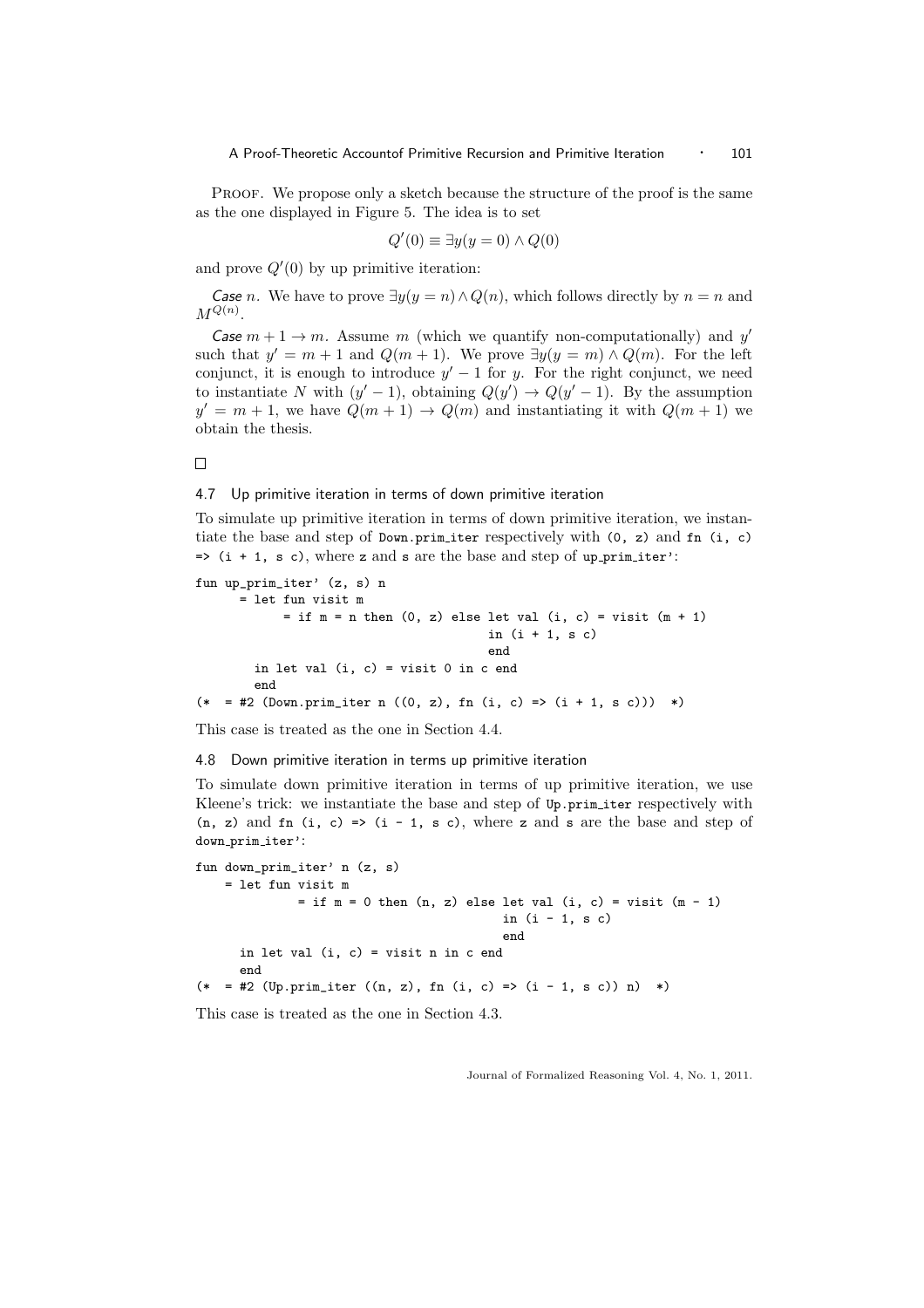## 5. PRIMITIVE RECURSION AND ITERATION WITH ACCUMULATORS

Here we present the proof-theoretical analogue of fold-left from functional programming with lists, where the result is accumulated at call time instead of at return time. We consider in turn the accumulator-based versions of each of the induction principles reviewed in Section 3.

## 5.1 Up primitive recursion with accumulator

Here the problem is how to transform the following up primitive recursive induction principle,

$$
\begin{array}{cc}\n|M & |N \\
P(0) & \forall n(P(n) \to P(n+1)) \\
\hline\n\forall nP(n)\n\end{array}
$$
 (up-prim-rec)

into another proof (of the same formula  $\forall n P(n)$ ) but with a computational content that is the accumulator-based version of up primitive recursion:

```
fun up_prim_rec_acc (z, s) n
    = let fun visit m i a
             = if m = 0 then a else visit (m - 1) (i + 1) (s i a)in visit n 0 z
      end
```
In these definitions, we use and manipulate two accumulators:  $i$ , to count from 0 to n, and a, to store the partial result at step i. Obviously, for  $i = n$  we have  $a = s (n - 1) (\dots (s 0 z) \dots).$ 

So, given a proof of  $\forall n P(n)$ , by the up primitive recursive induction principle in terms of  $z : M^{P(0)}$  and  $s : N^{\forall n(P(n) \to P(n+1))}$ , we can build a new proof of  $\forall n P(n)$ with content up prim rec acc through the following two steps:

(1) We prove the lemma  $\forall n \forall m (P(m) \rightarrow P(n+m))$  by up primitive recursive induction:

*Case*  $n = 0$ *.* We have to prove

$$
\forall m(P(m) \to P(m))
$$

which is trivially proved by  $(\lambda m, u.u)$ . Case  $n + 1$ . Let us assume n, the recursive call  $p : \forall m(P(m) \rightarrow P(n+m))$ , m and the accumulator  $y : P(m)$ . We have to prove

 $P(n + m + 1)$ 

We apply s to m and y, obtaining  $(s \, m \, y)$ :  $P(m + 1)$ . Then we apply p to  $(m+1)$  and s m y.

(2) Finally we derive the initial formula  $\forall n P(n)$  by assuming n and instantiating the formula proved in the first step on n, 0 and  $z : M^{(0)}$ .

#### 5.2 Up primitive iteration with accumulator

We follow the same schema as in Section 5.1. The only difference is that in the intermediate lemma (point 1), we have to quantify non computationally over  $m$ . In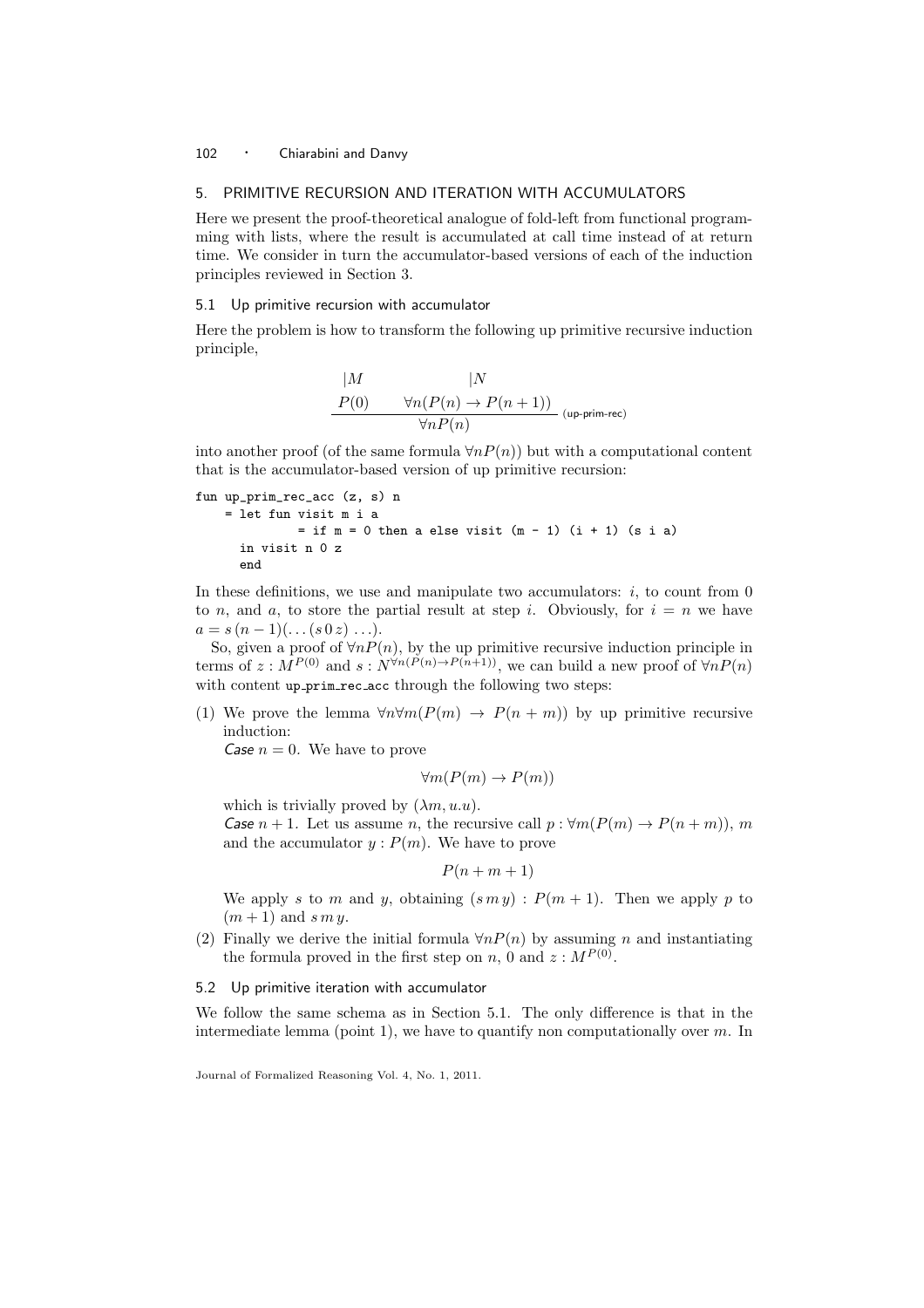other words, we have to prove the modified intermediate lemma:

$$
\forall n \forall^{\text{nc}} m (P(m) \to P(n+m))
$$

The synthesized program embodies the up primitive iterative induction principle with accumulator:

```
fun up_prim_iter_acc (z, s) n
    = let fun visit m a
              = if m = 0 then a else visit (m - 1) (s a)
      in visit n z
      end
```
#### 5.3 Down primitive recursion with accumulator

Here the problem is how to transform the following down primitive recursive induction principle,

$$
\begin{array}{cc}\n|M & |N & \\
\hline\nQ(n) & \forall y (Q(y+1) \to Q(y)) & \\
\hline\nQ(0) & & \text{(down-prim-rec)}\n\end{array}
$$

into another proof, still of the formula  $Q(0)$ , but with a computational content that is the accumulator-based version of down primitive recursion:

```
fun down_prim_rec_acc n (z, s)
    = let fun visit m i a
              = if m = n then a else visit (m + 1) (i - 1) (s (i - 1) a)in visit 0 n z
      end
```
We propose an approach similar to the one in Section 5.1. We equip the function down prim rec acc with two accumulators, denoted by i and a. The first one is initialized with  $n$  at the beginning of the computation and decremented at each iteration. The second one is initialized with z, of type  $P(n)$ , and is dedicated to store the partial results. The proof from which it is possible to synthesize up prim rec acc is based on the following two steps:

(1) We prove the intermediate lemma  $\forall i(Q(i) \rightarrow Q((i+0)-n))$  by down primitive recursive induction:

Case  $y = n$ . We have to prove  $\forall i (Q(i) \rightarrow Q(i))$  that is given, by construction, by the following proof term  $\lambda i, u^{Q(i)}u$ .

Case  $y + 1 \rightarrow y$ . Given y, the induction hypothesis visit :  $\forall i (Q(i) \rightarrow Q((i + y +$ 1) – n)), i and  $u: Q(i)$ , we prove  $Q((i + y) - n)$  by constructing the following proof term: (visit  $(i - 1) (N^{\forall y(Q(y+1)) \to Q(y))} (i - 1) u)$ ) $^{Q((i+y)-n)}$ .

(2) We instantiate the proof of the formula  $\forall i(Q(i) \rightarrow Q((i+0) - n))$  on n and on  $z^{Q(n)}$ , obtaining  $Q(0)$ .

#### 5.4 Down primitive iteration with accumulator

We follow the same schema as in Section 5.3. The only difference is that in the intermediate lemma (point 1), we have to quantify non computationally over  $i$ . In other words, we have to prove the modified intermediate lemma:

$$
\forall^{\mathsf{nc}} i (Q(i) \to P((i+0) - n))
$$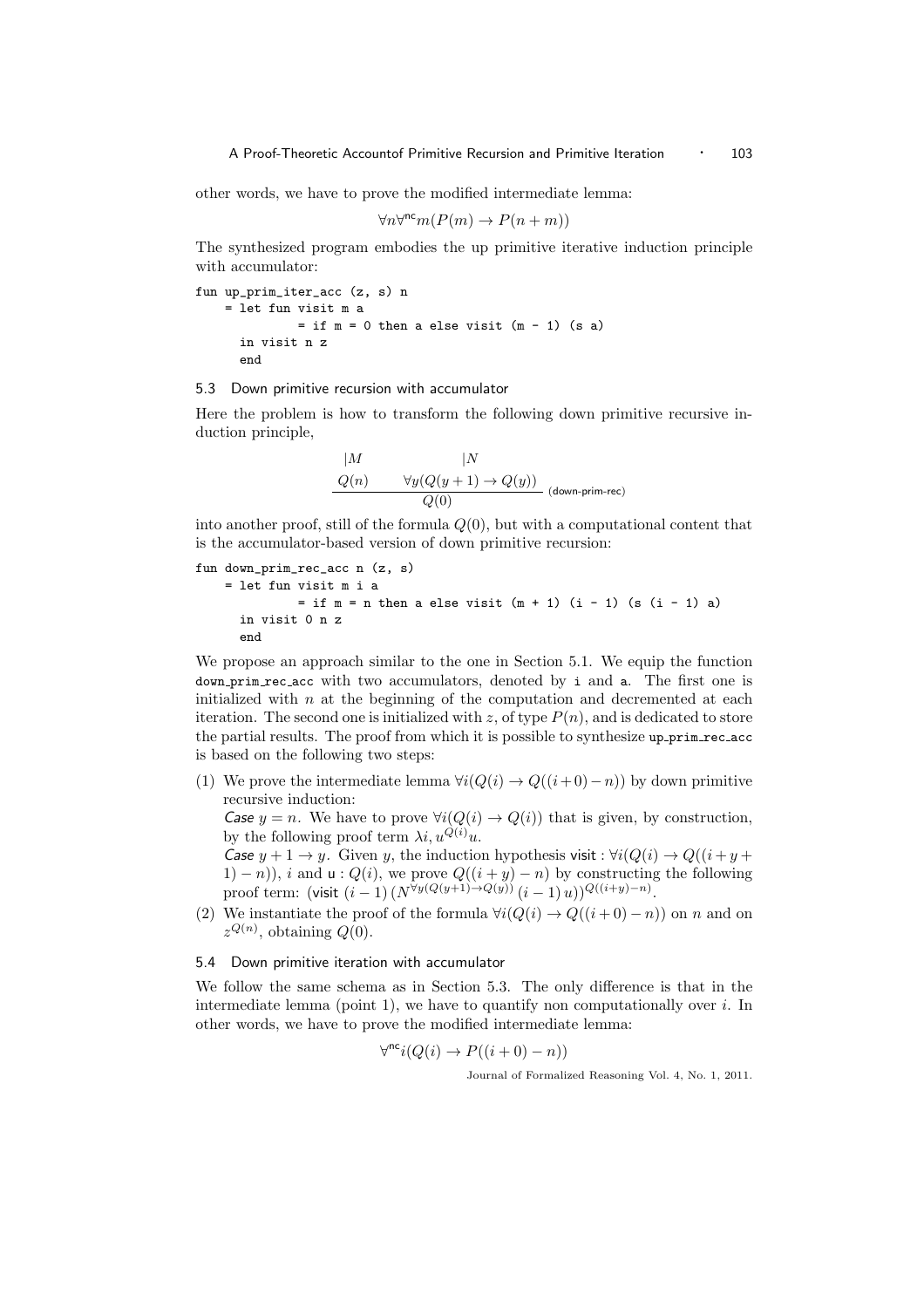The procedure extracted from this new proof is the following down primitive iteration principle with accumulator:

fun down\_prim\_iter\_acc' n (z, s) = let fun visit m a  $=$  if  $m = n$  then a else visit  $(m + 1)$  (s a) in visit 0 z end

## 6. CASE STUDY: THE FACTORIAL FUNCTION

In this section we put into practice what we have seen so far, by revisiting the factorial function:

$$
\text{fact}(n) = \begin{cases} 1 & \text{if } n = 0\\ n \times \text{fact}(n-1) & \text{if } n > 0 \end{cases}
$$

We prove  $\forall n \exists y (y = \text{fact}(n))$  by up primitive induction over natural numbers:

|                                            |     |                                                                                                         | $[u: y = \text{fact}(n)]$                                                       |  |
|--------------------------------------------|-----|---------------------------------------------------------------------------------------------------------|---------------------------------------------------------------------------------|--|
|                                            |     |                                                                                                         | $\frac{(n+1)\times y = \mathrm{fact}(n+1)}{\exists y(y = \mathrm{fact}(n+1))}$  |  |
|                                            |     |                                                                                                         |                                                                                 |  |
|                                            |     |                                                                                                         | $(y = \text{fact}(n)) \rightarrow$                                              |  |
|                                            |     |                                                                                                         | $\exists y(y = \text{fact}(n+1))$<br>$\forall y(y = \text{fact}(n) \rightarrow$ |  |
|                                            |     |                                                                                                         |                                                                                 |  |
|                                            | 37. | $[v : \exists y (y = \text{fact}(n))]$                                                                  | $\exists y(y = \text{fact}(n+1)))$                                              |  |
|                                            |     | $\exists y(y = \text{fact}(n + 1))$                                                                     |                                                                                 |  |
| コキ<br>$1 = \text{fact}(0)$                 |     | $\rightarrow_v^+$<br>$\exists y (y = \mathsf{fact}(n)) \rightarrow \exists y (y = \mathsf{fact}(n+1))$  |                                                                                 |  |
| $\exists y(y = \text{fact}(0))$            |     | $\forall n(\exists y(y = \text{fact}(n)) \rightarrow \exists y(y = \text{fact}(n + 1)))$<br>up-prim-rec |                                                                                 |  |
| $\forall n \exists y (y = \text{fact}(n))$ |     |                                                                                                         |                                                                                 |  |

Let us name this proof Proof fact1. The program extracted from Proof fact1 reads as follows:

```
fun fact1 n
   = if n = 0 then 1 else n * (fact1 (n - 1))
```
In Proof fact1 we name  $B$  the proof of base and  $S$  the proof of step. We have already seen in Section 4.2 how to express at the level of programs, via Kleene's trick, up primitive recursion in terms of up primitive iteration. In the same section, we have seen how to do it also at the level of proofs. So replacing  $M$  with  $B, N$ with S, and  $P(n)$  with fact $(n)$  in Figure 5, we obtain a new proof, that we name Proof fact2, with the following computational content:

```
fun fact2 n
   = let fun visit m
             = if m = 0 then (0, 1) else let val (i, c) = visit (m - 1)in (i + 1, (i + 1) * c)end
      in let val (i, c) = visit n in c end
      end
```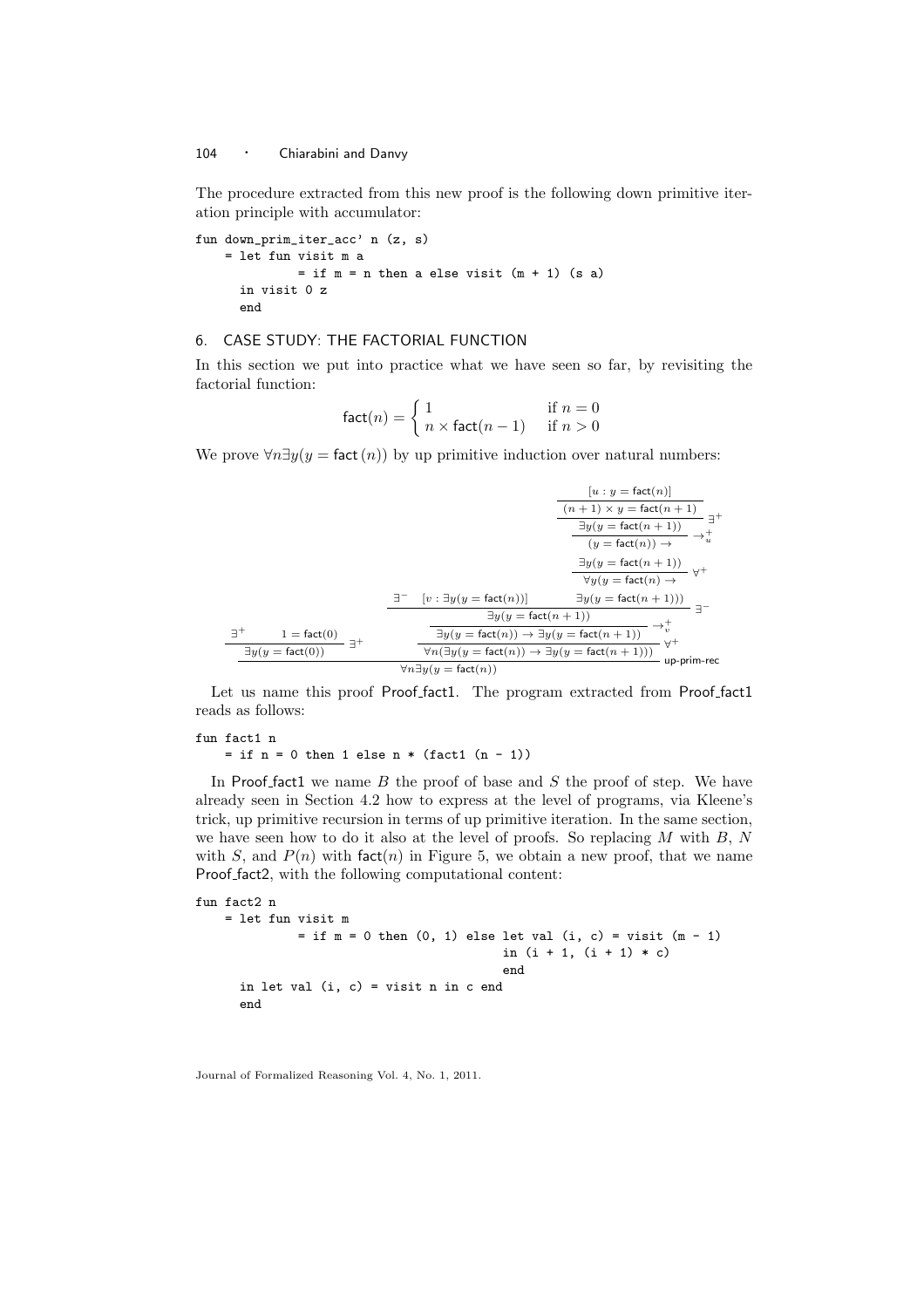Proof fact2 is a proof with the following shape:

$$
\begin{array}{ll}\n|S & & & |S \\
\hline\n\exists y(y = \text{fact}(0)) & & |J \\
\exists y(y = 0) \land \exists y(y = \text{fact}(0)) & & |J\n\end{array}
$$
\n
$$
\exists y(y = 0) \land \exists y(y = \text{fact}(0)) \land \exists y(y = \text{fact}(0)) \rightarrow \exists y(y = 0) \land \exists y(y = \text{fact}(n)) \rightarrow \forall n(\exists y(y = n) \land \exists y(y = \text{fact}(n))) \rightarrow \forall n(\exists y(y = n) \land \exists y(y = \text{fact}(n))) \land \exists y(y = \text{fact}(n)) \land \exists y(y = \text{fact}(n)) \land \exists y(y = \text{fact}(n)) \land \forall n(\exists y(y = \text{fact}(n)) \land \forall n(\exists y(y = \text{fact}(n)) \land \forall n(\exists y(y = \text{fact}(n)) \land \forall n(\exists y(y = \text{fact}(n)) \land \forall n(\exists y(y = \text{fact}(n)) \land \forall n(\exists y(y = \text{fact}(n)) \land \forall n(\exists y(y = \text{fact}(n)) \land \forall n(\exists y(y = \text{fact}(n)) \land \forall n(\exists y(y = \text{fact}(n)) \land \forall n(\exists y(y = \text{fact}(n)) \land \forall n(\exists y(y = \text{fact}(n)) \land \forall n(\exists y(y = \text{fact}(n)) \land \forall n(\exists y(y = \text{fact}(n)) \land \forall n(\exists y(y = \text{fact}(n)) \land \forall n(\exists y(y = \text{fact}(n))) \land \forall n(\exists y(y = \text{fact}(n)) \land \forall n(\exists y(y = \text{fact}(n)) \land \forall n(\exists y(y = \text{fact}(n))) \land \forall n(\exists y(y = \text{fact}(n)) \land \forall n(\exists y(y = \text{fact}(n)) \land \forall n(\exists y(y = \text{fact}(n)) \land \forall n(\exists y(y = \text{fact}(n)) \land \forall n(\exists y(y = \text{fact}(n)) \land \forall n(\exists y(y = \text{fact}(n)) \land \forall n(\exists y(y = \text{fact}(n)) \land \forall n(\exists y(y = \text{fact}(n)) \land \forall n(\exists y(y = \text{fact}(n)) \land \forall n(\exists y(y = \text{fact}(n)) \land \forall n(\exists y(y = \text{fact}(n)) \land \forall n(\exists y(y = \text{fact}(n)) \land \forall n(\exists y(y = \text{fact}(n)) \land
$$

Where  $|K \rangle$  and  $|J \rangle$  can be deduced from Figure 5. Now, in Section 5.2, we have seen how to transform an up primitive iterative proof of the form

$$
\begin{array}{cc} |M & |N \\ \hline P(0) & \forall^{\text{nc}} n(P(n) \rightarrow P(n+1)) \\ & \forall n P(n) \end{array} \text{(up-prim-iter)}
$$

into another proof with an accumulator-based extracted program. Now replacing M with K[B], N with J[S], and  $P(n)$  with  $\exists y(y=n) \land \text{fact}(n)$  in the above schema, and then applying the proof transformation described in Section 5.2 to the proof so instantiated, we obtain a new proof of the formula  $\forall n(\exists y(y = n) \land \mathsf{fact}(n))$ , that we name Proof fact3. Thus, from the derivation

Proof.fact3  
\n
$$
\forall n(\exists y(y = n) \land \exists y(y = \text{fact}(n))) \qquad n
$$
\n
$$
\frac{\exists y(y = n) \land \exists y(y = \text{fact}(n))}{\exists y(y = \text{fact}(n))} \land \frac{1}{1}
$$
\n
$$
\frac{\exists y(y = \text{fact}(n))}{\forall n \exists y(y = \text{fact}(n))} \lor \frac{1}{1}
$$

we extract the following iterative and accumulator-based version of the factorial function:

```
fun fact3 n
    = let fun visit m (i, c)
             = if m = 0 then (i, c) else visit (m - 1) (i + 1, (i + 1) * c)
     in let val (i, c) = visit n (0, 1) in c end
     end
```
We would like to point out once more that, even if the program obtained after the application of the above transformation is not particularly complicated, our transformation is completely *mechanical* and acts at the level of proofs. The proof itself constitutes a certificate of the correctness of the extracted program.

Journal of Formalized Reasoning Vol. 4, No. 1, 2011.

−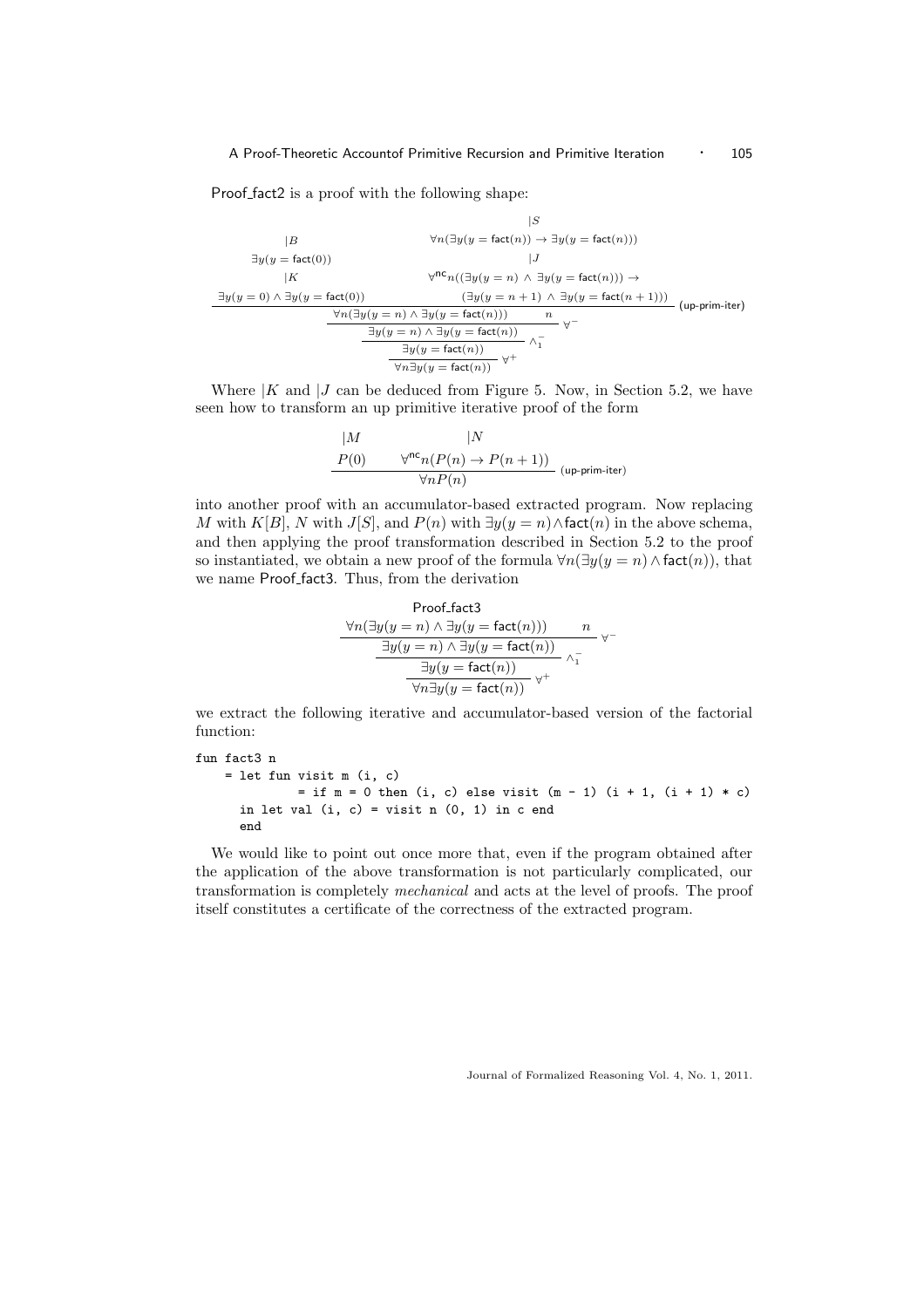## 7. CONCLUSIONS

We have presented a set of mechanical methods to transform the proof of an induction principle that corresponds to a certain recursion principle into a proof of another induction principle that corresponds to another recursion principle. In this work, we considered the well-known up/down primitive and up/down iterative recursion principles and their corresponding proofs. Because each of these transformations was done at the level of proofs, we did not transform programs but proofs of programs: the extracted programs are thus not only correct, but also unadulterated. There is thus no need for adultery to make them run more efficiently. Following the same pattern, we have then transformed each recursive principle into an equivalent one that uses an accumulator. Again, each of the transformations was done at the level of proofs. The extracted programs are tail recursive.

In this article, we have concentrated on the factorial function as our running example, but the up and down induction principles, of course, apply to any program whose number of iterations is bounded by a natural number, as in, e.g., the Euclidean algorithm [3]. To our knowledge, all the proofs here presented are new, and are not treated in the literature. The aim of this work is theoretical, but as illustrated in Section 6, the mechanical methods presented here could find applications in the formal development of programs using proof assistants.

## Acknowledgments

This work was carried out in the winter of 2008–2009 while the first author was visiting the second in the Department of Computer Science at Aarhus University [2, Chapter 8]. Thanks are due to the anonymous referees for their comments. The first author is also grateful to Helmut Schwichtenberg for his feedback on a preliminary version of this manuscript, and the second to Mayer Goldberg for introducing him to the generalization of Kleene's trick we have pervasively used here [5].

#### A. BASICS FOR PROGRAM EXTRACTION FROM CONSTRUCTIVE PROOFS

This appendix contains the material informally presented in Sections 2.3.1, 2.3.2, and 2.3.3.

#### A.1 Type of a Formula

$$
\tau(P(\vec{x})) = \begin{cases}\n\alpha_P \text{ If } P \text{ is a predicate variable with assigned type } \alpha_P \\
\epsilon \text{ Otherwise} \\
\tau(\exists x^\rho \varphi) = \begin{cases}\n\rho & \text{If } \tau(\varphi) = \epsilon \\
\rho \times \tau(\varphi) & \text{Otherwise}\n\end{cases} \\
\tau(\forall x^\rho \varphi) = \begin{cases}\n\epsilon & \text{If } \tau(\varphi) = \epsilon \\
\rho \to \tau(\varphi) & \text{Otherwise}\n\end{cases} \\
\tau(\exists^{\mathsf{nc}} x^\rho \varphi) = \tau(\varphi) \\
\tau(\forall^{\mathsf{nc}} x^\rho \varphi) = \tau(\varphi) \\
\tau(\varphi \wedge \psi) = \begin{cases}\n\tau(\varphi) & \text{If } \tau(\psi) = \epsilon \\
\tau(\varphi) & \text{If } \tau(\varphi) = \epsilon \\
\tau(\varphi) \times \tau(\psi) & \text{Otherwise}\n\end{cases}
$$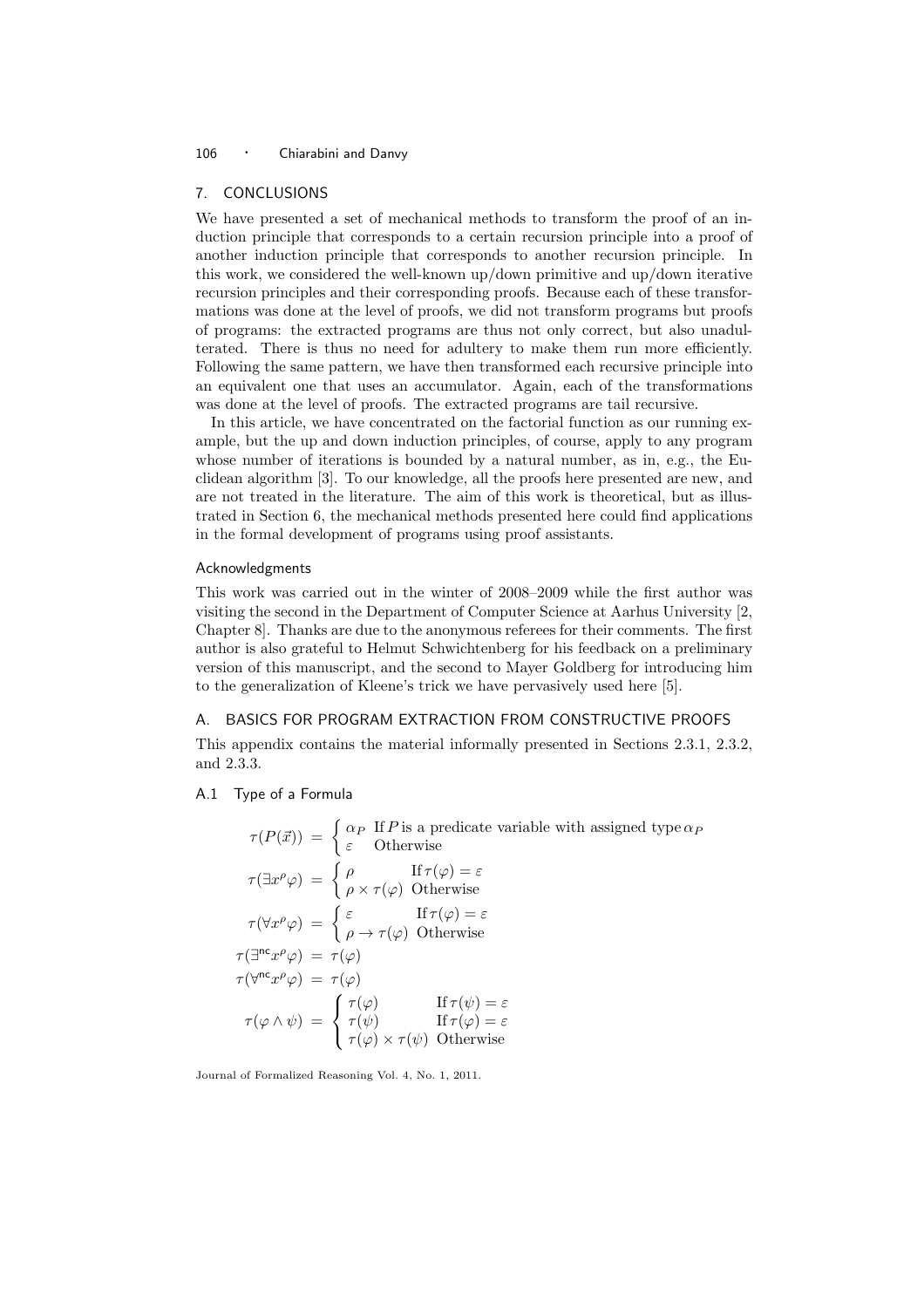A Proof-Theoretic Accountof Primitive Recursion and Primitive Iteration • 107

$$
\tau(\varphi \to \psi) = \begin{cases} \tau(\psi) & \text{If } \tau(\varphi) = \varepsilon \\ \varepsilon & \text{If } \tau(\psi) = \varepsilon \\ \tau(\varphi) \to \tau(\psi) & \text{Otherwise} \end{cases}
$$

# A.2 Extraction map

$$
\llbracket u^{\varphi} \rrbracket = x_u^{\tau(\varphi)} \quad (x_u^{\tau(\varphi)} \text{ uniquely associated with } \varphi)
$$
\n
$$
\llbracket \lambda u^{\varphi} M \rrbracket = \begin{cases}\n\llbracket M \rrbracket & \text{If } \tau(\varphi) = \varepsilon \\
\lambda x_u^{\tau(\varphi)} \llbracket M \rrbracket & \text{Otherwise}\n\end{cases}
$$
\n
$$
\llbracket M^{\varphi \to \psi} N^{\varphi} \rrbracket = \begin{cases}\n\llbracket M \rrbracket & \text{If } \tau(\varphi) = \varepsilon \\
\llbracket M \rrbracket \llbracket N \rrbracket & \text{Otherwise}\n\end{cases}
$$
\n
$$
\llbracket \langle M^{\varphi}, N^{\psi} \rangle \rrbracket = \begin{cases}\n\llbracket M \rrbracket & \text{If } \tau(\varphi) = \varepsilon \\
\llbracket M \rrbracket, \llbracket N \rrbracket & \text{Otherwise}\n\end{cases}
$$
\n
$$
\llbracket M^{\varphi \wedge \psi} i \rrbracket = \begin{cases}\n\llbracket M \rrbracket & \text{If } \tau(\varphi) = \varepsilon \text{ or } \tau(\psi) = \varepsilon \\
\pi_i \llbracket M \rrbracket & \text{Otherwise}\n\end{cases}
$$
\n
$$
\llbracket (\lambda x^{\rho} M)^{\forall x \varphi} \rrbracket = \lambda x^{\rho} \llbracket M \rrbracket
$$
\n
$$
\llbracket (M^{\forall x \varphi} t] = \llbracket M \rrbracket
$$
\n
$$
\llbracket (M^{\forall x \varphi} t] = \llbracket M \rrbracket
$$
\n
$$
\llbracket M^{\forall x \varphi} t \rrbracket = \llbracket M \rrbracket
$$

Content of the proof constants:

$$
\begin{aligned}\n\left[\exists_{x^{\rho},\varphi,\psi}^{-1}\right] &= \begin{cases}\n\lambda x^{\rho}f^{\rho\rightarrow\tau(\psi)}.fx & \text{If } \tau(\varphi) = \varepsilon \\
\lambda x^{\rho\times\tau(\varphi)}f^{\rho\rightarrow\tau(\varphi)\rightarrow\tau(\psi)}.f(\pi_{0}x)(\pi_{1}x) & \text{Otherwise}\n\end{cases} \\
\left[\exists_{x^{\rho},\varphi}^{\perp}\right] &= \begin{cases}\n\lambda x^{\rho}x & \text{If } \tau(\varphi) = \varepsilon \\
\lambda x^{\rho}y^{\tau(\varphi)}. \langle x, y \rangle & \text{Otherwise}\n\end{cases} \\
\left[\left(\exists^{\mathsf{nc}}\right)_{x^{\rho},\varphi,\psi}^{-1}\right] &= \begin{cases}\n\lambda x^{\tau(\psi)}.x & \text{If } \tau(\varphi) = \varepsilon \\
\lambda x^{\tau(\varphi)}f^{\tau(\varphi)\rightarrow\tau(\psi)}.fx & \text{Otherwise}\n\end{cases} \\
\left[\left(\exists^{\mathsf{nc}}\right)_{x^{\rho},\varphi}^{+}\right] &= \lambda x^{\tau(\varphi)}x \\
\left[\left[\mathsf{IF}_{\varphi}\right] &= \lambda b^{\mathsf{B}}, l^{\tau(\varphi)}, r^{\tau(\varphi)}.(\text{if } b\,l\,r) & \text{If } \tau(\varphi) \neq \varepsilon\n\end{cases} \\
\left[\left[\mathsf{Ind}_{l,\varphi(l)}\right] = \mathcal{R}_{\mathbf{D}}^{\sigma} \\
\left[\left[\mathsf{Ind}_{l,\varphi(t)}\right] = \mathcal{R}_{\mathbf{B}}^{\sigma}\n\right]\n\end{aligned}
$$

A.3 Modified Realizability

$$
r \mathbf{m} \mathbf{r} P(\vec{t}) = P(\vec{t})
$$
  
\n
$$
r \mathbf{m} \mathbf{r} (\exists x. \varphi) = \begin{cases} \varepsilon \mathbf{m} \mathbf{r} \varphi[x/r] & \text{If } \tau(\varphi) = \varepsilon \\ \pi_1 r \mathbf{m} \mathbf{r} \varphi[x/\pi_0 r] & \text{Otherwise} \end{cases}
$$
  
\n
$$
r \mathbf{m} \mathbf{r} (\forall x. \varphi) = \begin{cases} \forall x. \varepsilon \mathbf{m} \mathbf{r} \varphi & \text{If } \tau(\varphi) = \varepsilon \\ \forall x. r \mathbf{m} \mathbf{r} \varphi & \text{Otherwise} \end{cases}
$$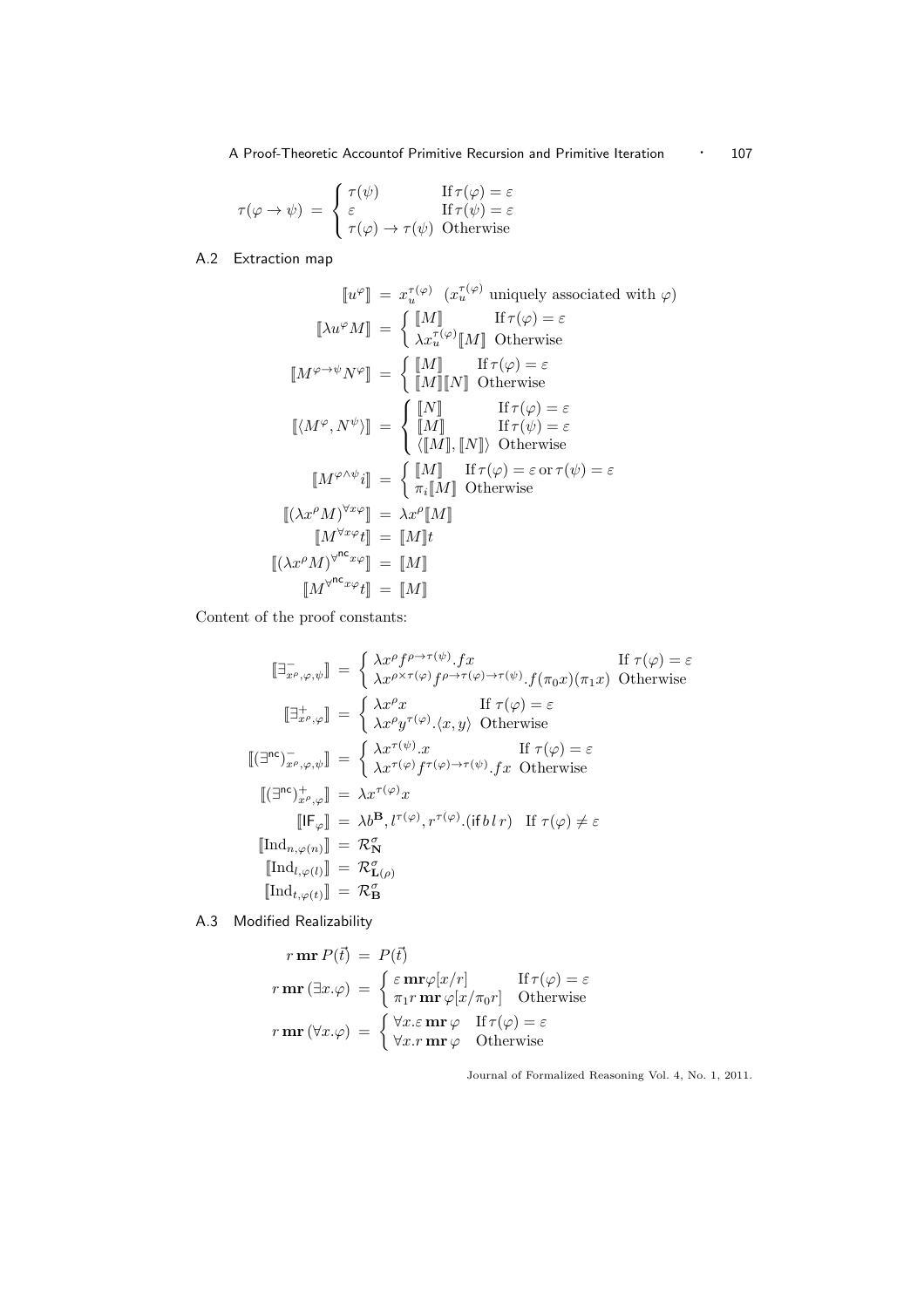$$
r \mathbf{m} \mathbf{r} (\exists^{\mathsf{nc}} x.\varphi) = \begin{cases} \exists^{\mathsf{nc}} x.\varepsilon \mathbf{m} \mathsf{r} \varphi & \text{If } \tau(\varphi) = \varepsilon \\ \exists^{\mathsf{nc}} x.r \mathbf{m} \mathsf{r} \varphi & \text{Otherwise} \end{cases}
$$

$$
r \mathbf{m} \mathbf{r} (\forall x^{\mathsf{nc}}.\varphi) = \begin{cases} \forall^{\mathsf{nc}} x.\varepsilon \mathbf{m} \mathsf{r} \varphi & \text{If } \tau(\varphi) = \varepsilon \\ \forall^{\mathsf{nc}} x.r \mathbf{m} \mathsf{r} \varphi & \text{otherwise} \end{cases}
$$

$$
r \mathbf{m} \mathsf{r} (\varphi \to \psi) = \begin{cases} \varepsilon \mathbf{m} \mathsf{r} \varphi \to r \mathbf{m} \mathsf{r} \psi & \text{if } \tau(\varphi) = \varepsilon \\ \forall x.x \mathbf{m} \mathsf{r} \varphi \to \varepsilon \mathbf{m} \mathsf{r} \psi & \text{If } \tau(\varphi) \neq \varepsilon = \tau(\psi) \\ \forall x.x \mathbf{m} \mathsf{r} \varphi \to rx \mathbf{m} \mathsf{r} \psi & \text{If } \tau(\varphi) = \varepsilon \\ r \mathbf{m} \mathsf{r} (\varphi \land \psi) = \begin{cases} \varepsilon \mathbf{m} \mathsf{r} \varphi \land r \mathbf{m} \mathsf{r} \psi & \text{If } \tau(\psi) = \varepsilon \\ r \mathbf{m} \mathsf{r} \varphi \to \varepsilon \mathbf{m} \mathsf{r} \psi & \text{If } \tau(\psi) = \varepsilon \\ \pi_0 r \mathbf{m} \mathsf{r} \varphi \to \pi_1 r \mathbf{m} \mathsf{r} \psi & \text{Otherwise} \end{cases}
$$

## B. ON THE ORDER OF MULTIPLICATIONS IN EXTRACTED PROGRAMS

The computation associated to the factorial function can be syntactically characterized with the following data type:

datatype residual = LIT of int | TIMES of int \* residual

For example, the computation associated to the factorial function of Section 3.1 can be visualized by making it map an integer to a syntactic witness of the trail of multiplications it entails:

```
(* fact gen : int \rightarrow residual *)fun fact_gen n
    = Up.prim_rec (LIT 1, fn i => fn c => TIMES (i + 1, c)) n
```
Applying fact gen to 5, for example, yields the following residual trail:

TIMES (5, TIMES (4, TIMES (3, TIMES (2, TIMES (1, LIT 1)))))

The same residual trail is obtained for the factorial functions defined in Section 3.2 and in Section 6.

Likewise, the computation associated to the factorial function of Section 3.3 can also be visualized by making it map an integer to a syntactic witness of the trail of multiplications it entails:

```
fun fact_gen n
```
 $=$  down\_prim\_rec (LIT 1, fn i => fn c => TIMES (i + 1, c)) n

Applying fact gen to 5, for example, yields the following residual trail:

TIMES (1, TIMES (2, TIMES (3, TIMES (4, TIMES (5, LIT 1)))))

The same residual trail is obtained for the factorial function defined in Section 3.4.

As can be readily seen, the order of the multiplications is not the same. It does not matter for the factorial function since multiplication is associative and commutative, but it would for other functions, e.g., to process lists.